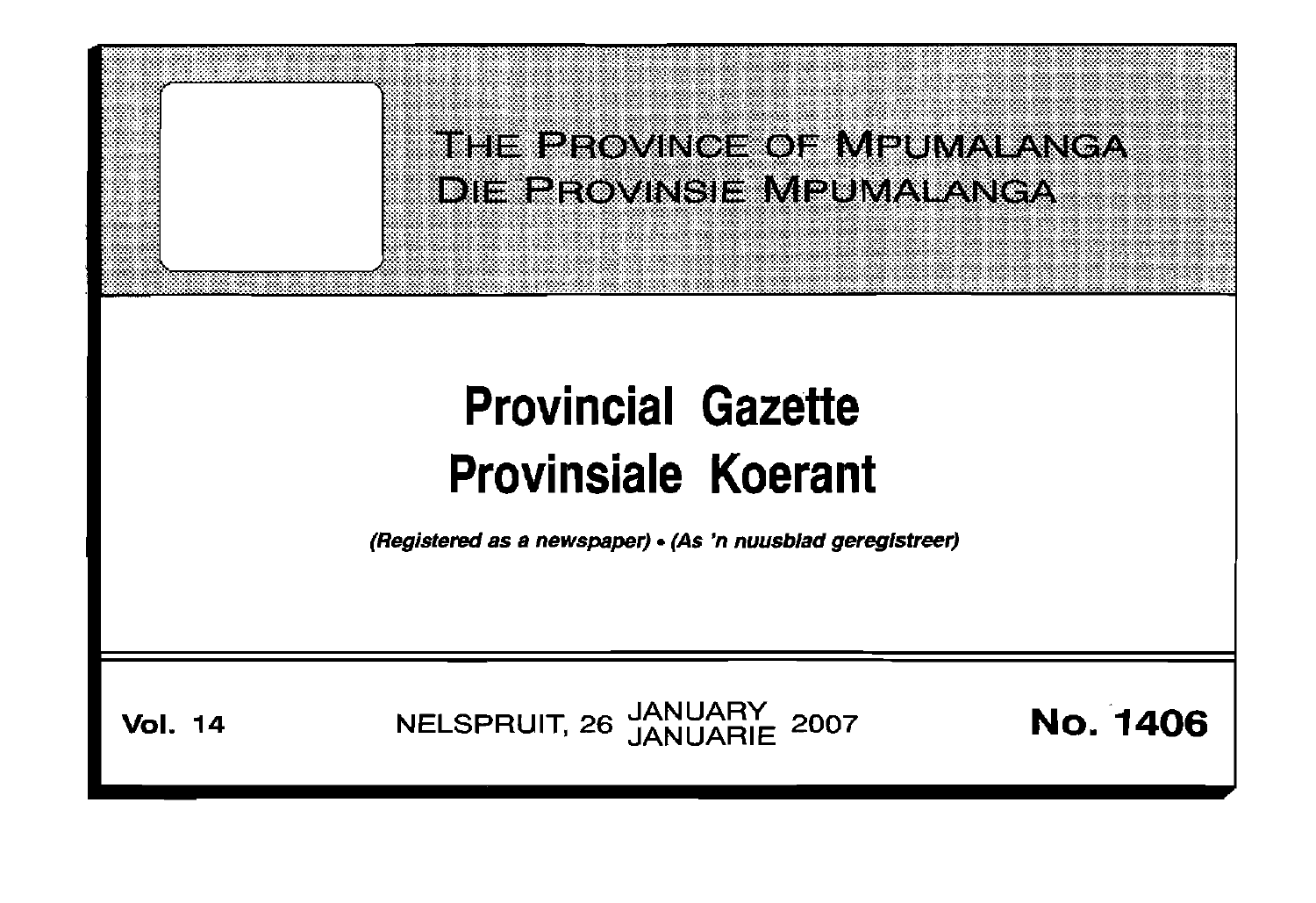2 No. 1406

## **CONTENTS, INHOUD**

Page Gazette

20 1406

No.

| υ. |                                                                                    | No. | No.  |
|----|------------------------------------------------------------------------------------|-----|------|
|    | <b>GENERAL NOTICES · ALGEMENE KENNISGEWINGS</b>                                    |     |      |
| 9  |                                                                                    | 9   | 1406 |
| 9  |                                                                                    | 9   | 1406 |
| 10 |                                                                                    | 9   | 1406 |
| 10 |                                                                                    | 10  | 1406 |
| 11 |                                                                                    | 10  | 1406 |
| 11 |                                                                                    | 10  | 1406 |
| 12 |                                                                                    | 11  | 1406 |
| 12 |                                                                                    | 11  | 1406 |
| 13 |                                                                                    | 11  | 1406 |
| 13 |                                                                                    | 12  | 1406 |
| 14 |                                                                                    | 12  | 1406 |
| 14 |                                                                                    | 12  | 1406 |
| 15 |                                                                                    | 13  | 1406 |
| 15 |                                                                                    | 13  | 1406 |
| 16 |                                                                                    | 13  | 1406 |
| 16 |                                                                                    | 13  | 1406 |
| 17 |                                                                                    | 14  | 1406 |
| 17 |                                                                                    | 14  | 1406 |
| 18 |                                                                                    | 21  | 1406 |
| 18 |                                                                                    | 21  | 1406 |
| 19 |                                                                                    | 22  | 1406 |
| 19 |                                                                                    | 22  | 1406 |
| 20 |                                                                                    | 14  | 1406 |
| 20 |                                                                                    | 15  | 1406 |
| 21 | Town-planning and Townships Ordinance (15/1986): Lydenburg Amendment Scheme 145/95 | 15  | 1406 |
| 21 |                                                                                    | 15  | 1406 |
| 22 | Town-planning and Townships Ordinance (15/1986): Lydenburg Amendment Scheme 165/95 | 15  | 1406 |
| 22 |                                                                                    | 16  | 1406 |
| 23 |                                                                                    | 16  | 1406 |
| 23 |                                                                                    | 16  | 1406 |
| 24 |                                                                                    | 17  | 1406 |
| 24 |                                                                                    | 17  | 1406 |
| 25 |                                                                                    | 17  | 1406 |
| 25 |                                                                                    | 18  | 1406 |
| 26 |                                                                                    | 18  | 1406 |
| 26 |                                                                                    | 18  | 1406 |
| 27 |                                                                                    | 19  | 1406 |
| 27 |                                                                                    | 19  | 1406 |
| 28 |                                                                                    | 19  | 1406 |

#### **LOCAL AUTHORITY NOTICES· PLAASUKE BESTUURSKENNISGEWINGS**

2B Ordonnansie op Dorpsbeplanning en Dorpe (15/1986): Standerton-wysigingskema 86 ..

| 6. | Town-planning and Townships Ordinance (15/1986): Emalahleni Local Municipality: Establishment of township: |     | 1406 |
|----|------------------------------------------------------------------------------------------------------------|-----|------|
|    |                                                                                                            | 23  | 1406 |
|    |                                                                                                            |     | 1406 |
|    |                                                                                                            | -24 | 1406 |
|    |                                                                                                            |     |      |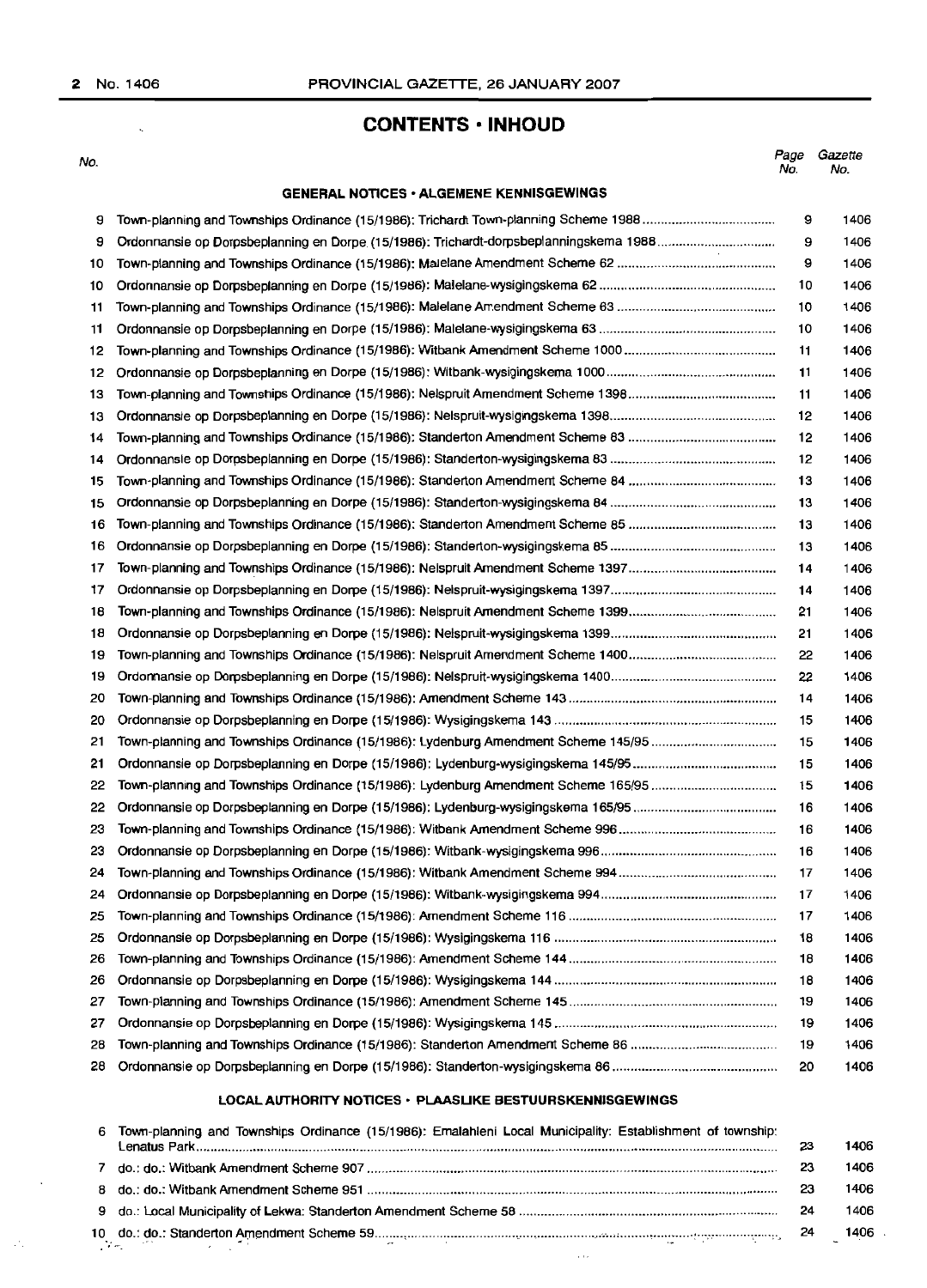| No. |                                                                                                                  | No. | Gazette<br>No. |
|-----|------------------------------------------------------------------------------------------------------------------|-----|----------------|
| 11  | Town-planning and Townships Ordinance (15/1986): Emalahleni Local Municipality: Standerton Amendment             | 24  | 1406           |
|     |                                                                                                                  |     |                |
| 12  |                                                                                                                  | 25  | 1406           |
| 13. |                                                                                                                  | 25  | 1406           |
| 14. |                                                                                                                  | 25  | 1406           |
| 15. |                                                                                                                  | 25  | 1406           |
| 16. |                                                                                                                  | 26  | 1406           |
| 17  | Local Government Municipal Property Rates Act (6/2004): Emakhazeni Local Municipality: Invitation to inspect the | 26  | 1406           |
| 18  | Local Government Ordinance, 1939: Emalahleni Local Municipality: Permanent closure: Various sanitary lanes       | 27  | 1406           |
|     |                                                                                                                  |     |                |

 $\sim 10^{-10}$ 

 $\sim 10^{-11}$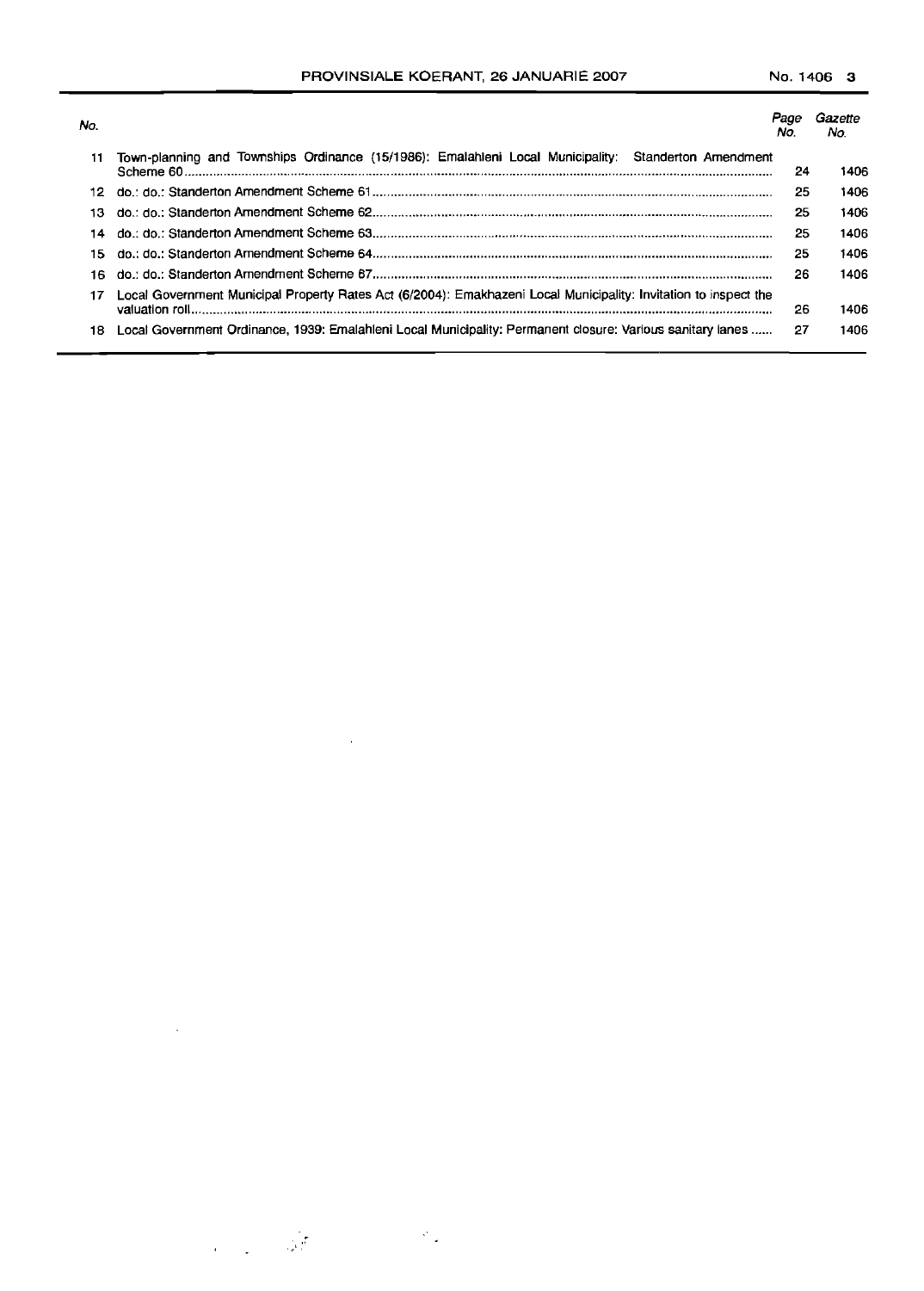

 $\epsilon_{\rm i}$ 

Advertising Manager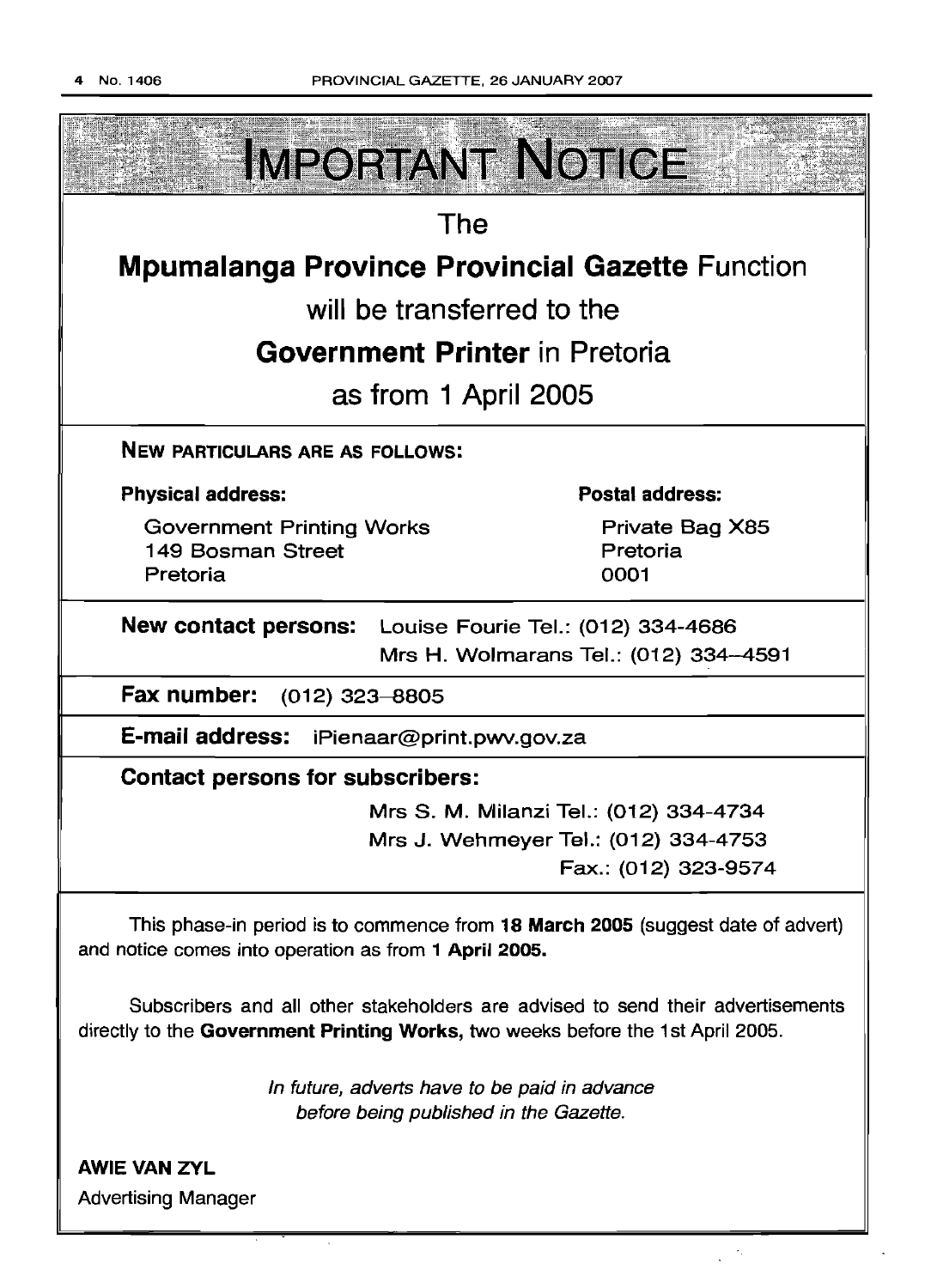IT IS THE CLIENTS RESPONSIBILITY TO ENSURE THAT THE CORRECT AMOUNT IS PAID AT THE CASHIER OR DEPOSITED INTO THE GOVERNMENT PRINTING WORKS BANK ACCOUNT (REFER TO PAGE WITH BANKING DETAILS) AND ALSO THAT THE REQUISITION/COVERING LETTER TOGETHER WITH THE ADVERTISEMENTS AND THE PROOF OF DEPOSIT REACHES THE GOVERNMENT PRINTING WORKS IN TIME FOR INSERTION IN THE PROVINCIAL GAZETTE.

## **No ADVERTISEMENTS WILL BE PLACED WITHOUT PRIOR PROOF OF PRE-PAYMENT.**

'I. page **R 172.70** Letter Type: Arial Size: 10 Line Spacing: At:

Exactly 11 pt

*'/2* page **R 345.40**

Letter Type: Arial Size: 10 Line Spacing: At: **Exactly** 

## *3/.page* **R 518.10**

Letter Type: Arial Size: 10 Line Spacing: At: **Exactly** 

| Full page R 690.80                                                   |
|----------------------------------------------------------------------|
| Letter Type: Arial Size: 10                                          |
| Line Spacing: At:                                                    |
| Exactly<br>11 pt                                                     |
| SUBSCRIPTION: R 148.50 PER YEAR / R 690.80 PER PAGE = 25CM = R 27.63 |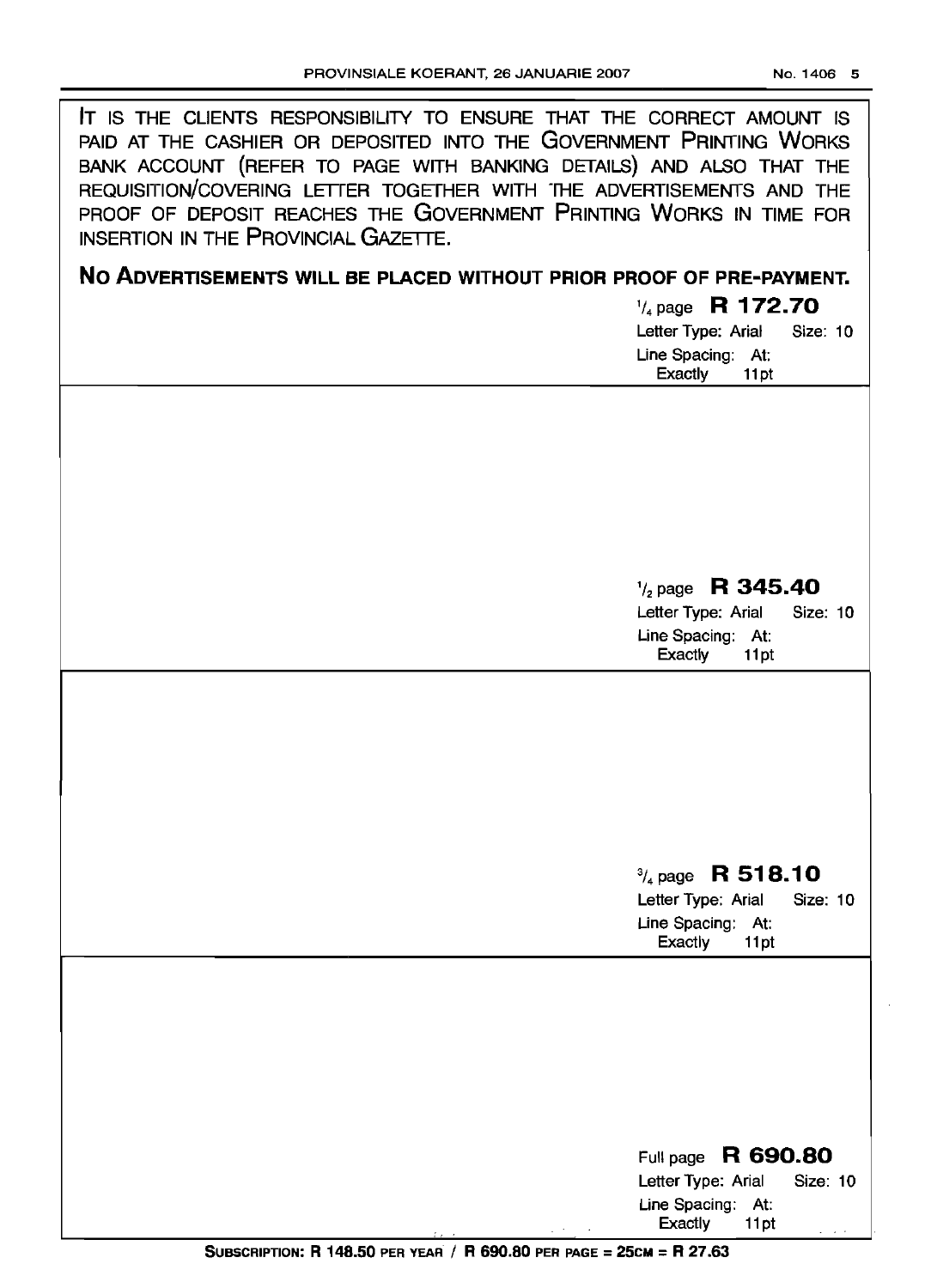

(2) erroneous classification of a notice, or the placement of such notice in any section or under any heading other than the section or heading stipulated by the advertiser;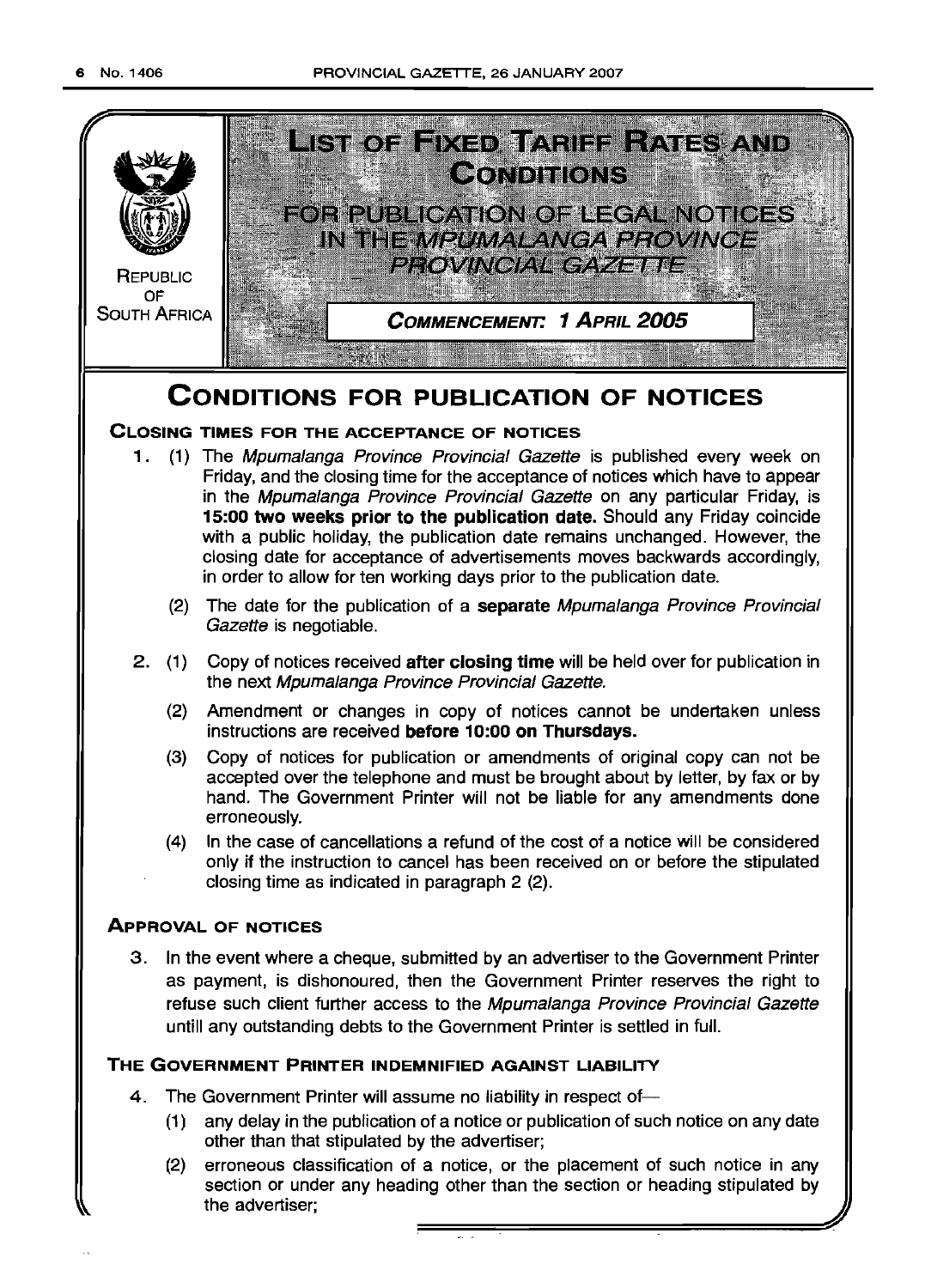(3) any editing, revision, omission, typographical errors or errors resulting from faint or indistinct copy.

### LIABILITY OF ADVERTISER

5. Advertisers will be held liable for any compensation and costs arising from any action which may be instituted against the Government Printer in consequence of the publication of any notice.

## **COPY**

- 6. Copy of notices must be typed on one side of the paper only and may not constitute part of any covering letter or document.
- 7. At the top of any copy, and set well apart from the notice, the following must be stated:

Where applicable

- (1) The heading under which the notice is to appear.
- (2) The cost of publication applicable to the notice, in accordance with the "Word Count Table".

## PAYMENT OF COST

- 9. With effect from 1 April 2005 no notice will be accepted for publication unless the cost of the insertion(s) is prepaid in CASH or by CHEQUE or POSTAL ORDERS. It can be arranged that money can be paid into the banking account of the Government Printer, in which case the deposit slip accompanies the advertisement before publication thereof.
- 10. (1) The cost of a notice must be calculated by the advertiser in accordance with the word count table.
	- (2) Where there is any doubt about the cost of publication of a notice, and in the case of copy, an enquiry, accompanied by the relevant copy, should be addressed to the Advertising Section, Government Printing Works, Private Bag X85, Pretoria, 0001 [Fax: (012) 323-8805], before publication.
- 11. Overpayment resulting from miscalculation on the part of the advertiser of the cost of publication of a notice will not be refunded, unless the advertiser furnishes adequate reasons why such miscalculation occurred. In the event of underpayments, the difference will be recovered from the advertiser, and the notice(s) will not be published until such time as the full cost of such publication has been duly paid in cash or by cheque or postal orders, or into the banking account.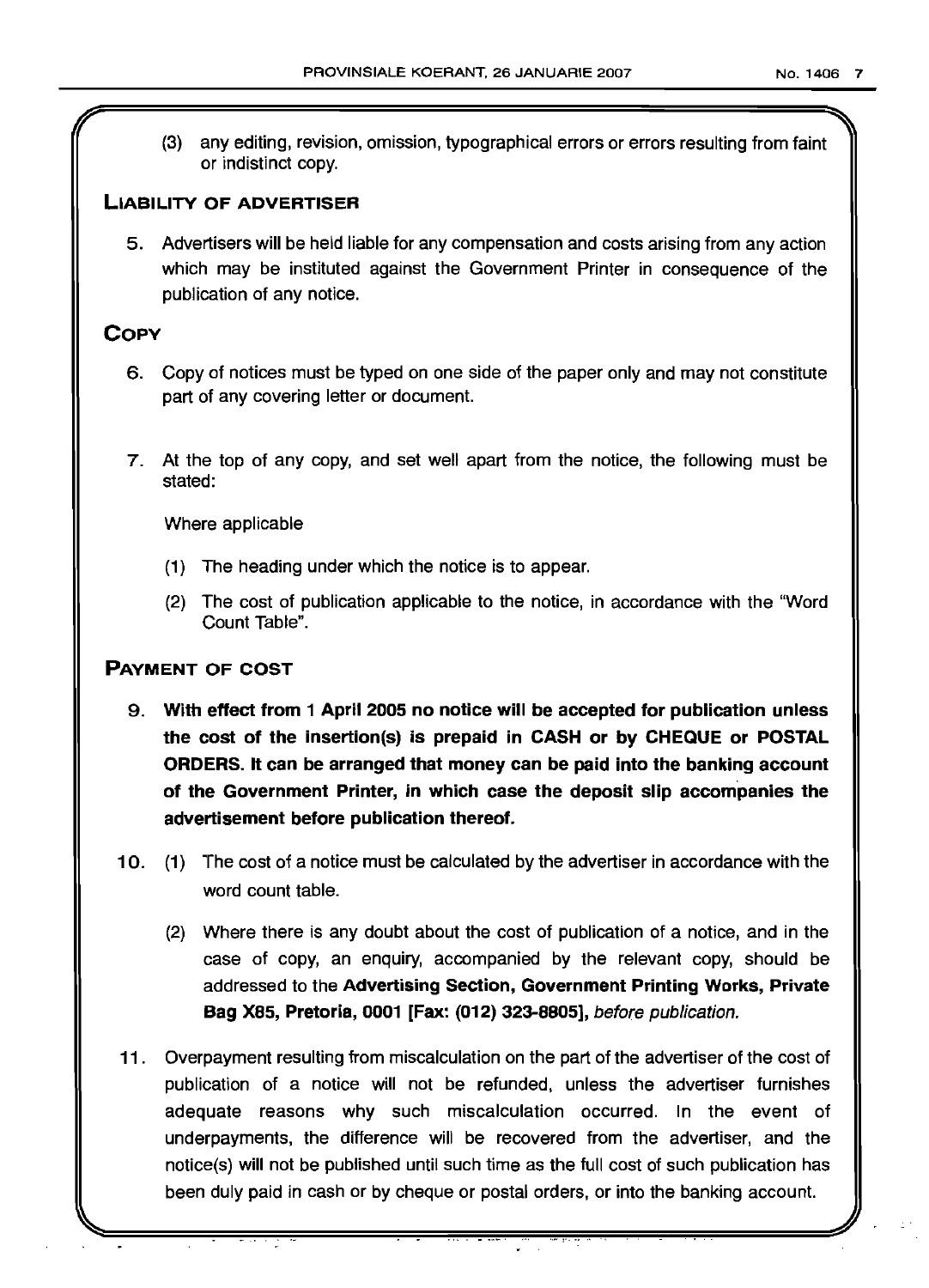(I

- 12. In the event of a notice being cancelled, a refund will be made only if no cost regarding the placing of the notice has been incurred by the Government Printing Works.
- 13. The Government Printer reserves the right to levy an additional charge in cases where notices, the cost of which has been calculated in accordance with the Word Count Table, are subsequently found to be excessively lengthy or to contain overmuch or complicated tabulation.

### PROOF OF PUBLICATION

14. Copies of the Mpumalanga Province Provincial Gazette which may be required as proof of publication, may be ordered from the Government Printer at the ruling price. The Government Printer will assume no liability for any failure to post such Mpumalanga Province Provincial Gazette(s) or for any delay in despatching it/them.

# **GOVERNMENT PRINTERS BANK ACCOUNT PARTICULARS**

Bank: ABSA

BOSMAN STREET

Account No.: 1044610074

Branch code: 323-145

Reference No.: 00000001

Fax No.: (012) 323 8805

## Enquiries:

| Mrs. L. Fourie    | Tel.: (012) 334-4686 |
|-------------------|----------------------|
| Mrs. H. Wolmarans | Tel.: (012) 334-4591 |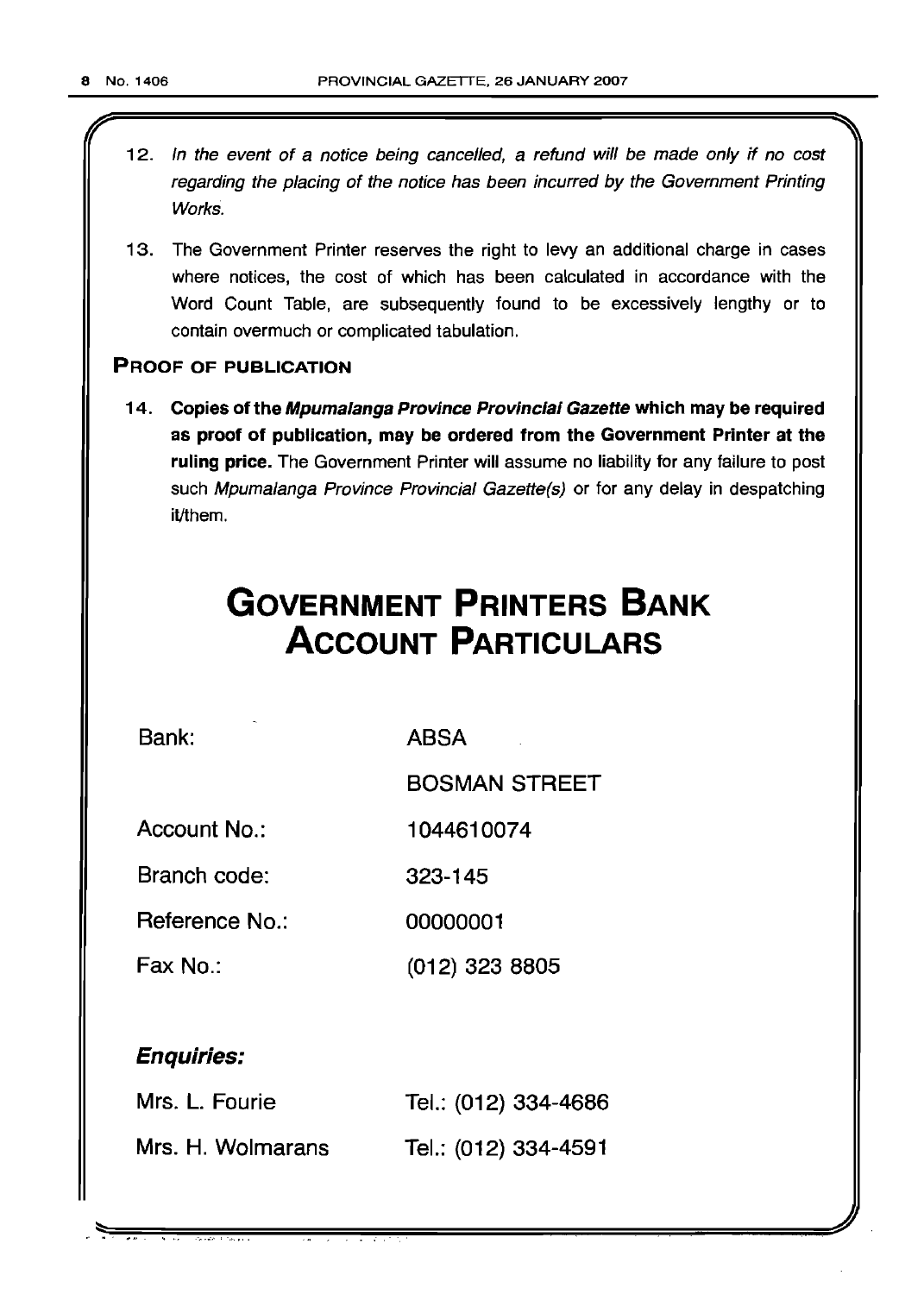## GENERAL NOTICES • ALGEMENE KENNISGEWINGS

#### NOTICE 9 OF 2007

NOTICE OF APPLICATION FOR AMENDMENT OF TOWN·PLANNING SCHEME IN TERMS OF SECTION 56 (1) (b) (i) OF THE TOWN PLANNING AND TOWNSHIPS ORDINANCE, 1986 (ORDINANCE 15 OF 1986)

#### TRICHARDT TOWN-PLANNING SCHEME, 1988

I, Johan v.d. Westhuizen, TRP (SA)/Werner Botha TRP (SA), being the authorized agent of the owner of Erf 170, Trichardt, hereby give notice in terms of section 56 (1) (b) (i) of the Town-planning and Townships Ordinance, 1986, that we have applied to the Govan Mbeki Municipality for the amendment of the town-planning scheme in operation known as Trichardt Townplanning Scheme, 1988, by the rezoning of the property described above, situated at 28 Grey Street, Trichardt, from "Residential 1" to "Special" for a storage facility and ancillary administration offices.

Particulars of the application will lie for inspection during normal office hours at the office of: The Municipal Manager, Municipal Offices, Central Business Area, Secunda, for a period of 28 days from 19 January 2007.

Objections to or representations in respect of the application must be lodged with or made in writing to the Municipal Manager, at the above address, or at Private Bag X1017, Secunda, 2302, within a period of 28 days from 19 January 2007.

Authorized agent: Wes Town Planners CC, Tel. No. (012) 348-8798, PO Box 36558, Menlo Park, Pretoria. 0102. Ref. No. BR/0218

Advertisement published on: 19 & 26 January 2007.

## **•** KENNISGEWING 9 VAN 2007

KENNISGEWING VAN AANSOEK OM WYSIGING VAN DORPSBEPLANNINGSKEMA INGEVOLGE ARTIKEL 56 (1) (b) (i) VAN DIE ORDONNANSIE OP DORPSBEPLANNING EN DORPE, 1986 (ORDONNANSIE 15 VAN 1986)

#### TRICHARDT-DORPSBEPLANNINGSKEMA, 1988

Ek, Johan van der Westhuizen, SS (SA)/Werner Botha SS (SA), synde die gemagtigde agent van die eienaar van Erf 170, Trichardt, gee hiermee ingevolge artikel 56 (1) (b) (i) van die Ordonnansie op Dorpsbeplanning en Dorpe, 1986, kennis dat ons by die Govan Mbeki Munisipaliteit aansoek gedoen het om die wysiging van die dorpsbeplanningskema in werking bekend as Trichardt-dorpsbeplanningskema, 1988, deur die hersonering van die eiendom hierbo beskryf, geleë te Greystraat 28, Trichardt, vanaf "Residensieel 1" tot "Spesiaal" vir 'n stoorfasiliteit en aanverwante administratiewe kantore.

Besonderhede van die aansoek lê ter insae gedurende gewone kantoorure by die kantoor van: Die Munisipale Bestuurder, Munisipale Kantore, Sentrale Besigheidsgebied, Secunda. vir 'n tydperk van 28 dae vanaf 19 Januarie 2007.

Besware teen of vertoë ten opsigte van die aansoek moet binne 'n tydperk van 28 dae vanaf 19 Januarie 2007, skriftelik by of tot Die Munisipale Bestuurder by bovermelde adres of by Privaatsak X1017, Secunda, 2302, ingedien of gerig word.

Gemagtigde agent: Wes Town Planners CC, Tel No. (012) 348-8798, Posbus 36558, Menlo Park, Pretoria, 0102. Verwys No. BR/0218.

Datums van verskyning: 19 & 26 Januarie 2007.

19-26

#### NOTICE 10 OF 2007

#### MALELANE AMENDMENT SCHEME 62

ANNEXURE 33

NOTICE OF APPLICATION FOR AMENDMENT OF TOWN-PLANNING SCHEME IN TERMS OF SECTION 56 (1) (b) (i) OF THE TOWN PLANNING AND TOWNSHIPS ORDINANCE, 1986 (ORDINANCE No. 15 OF 1986)

I, Frans Arnold Meyer, being the authorized owner of Stand 390, Malelane, hereby gives notice in terms of section 56 (1) (b) (i) of the Town-planning and Townships Ordinance, 1986, that I have applied to the Nkomazi Municipality for the amendment of the town-planning scheme known as Malelane Town-planning Scheme 1992, by the rezoning of the property Portion 2 of Stand 390, described above, situated on Inbani Circle, Malelane, from "Residential 1"to "Residential 3".

Particulars of the application will lie for inspection during normal office hours at the office of the Municipal Manager, Nkomazi Municipality, Rotunda Circle, Malelane, for a period of 28 days from 19 January 2007.

Objections to or representations in respect of the application must be lodged with or made in writing to the Municipal Manager, Nkomazi Municipality, Malelane or at Private Bag X101, Malelane, 1320, within a period of 28 days from 19 January 2007.

FA Meyer Inc, P.O. Box 130, Malelane, 1320. Ref: F12. Tel. (013) 790-0265. Fax. (013) 790-0427. E-mail: yrm.att@mweb.co.za ה השוטר היום והבית משפטים והשפטים במשפטים את המשפטים במשפטים במשפטים במשפטים במשפטים במשפטים היום היום היום בש<br>בית היום לי לי משפטים במשפטים במשפטים המשפטים במשפטים במשפטים במשפטים במשפטים במשפטים לי היום לי היום המשפטים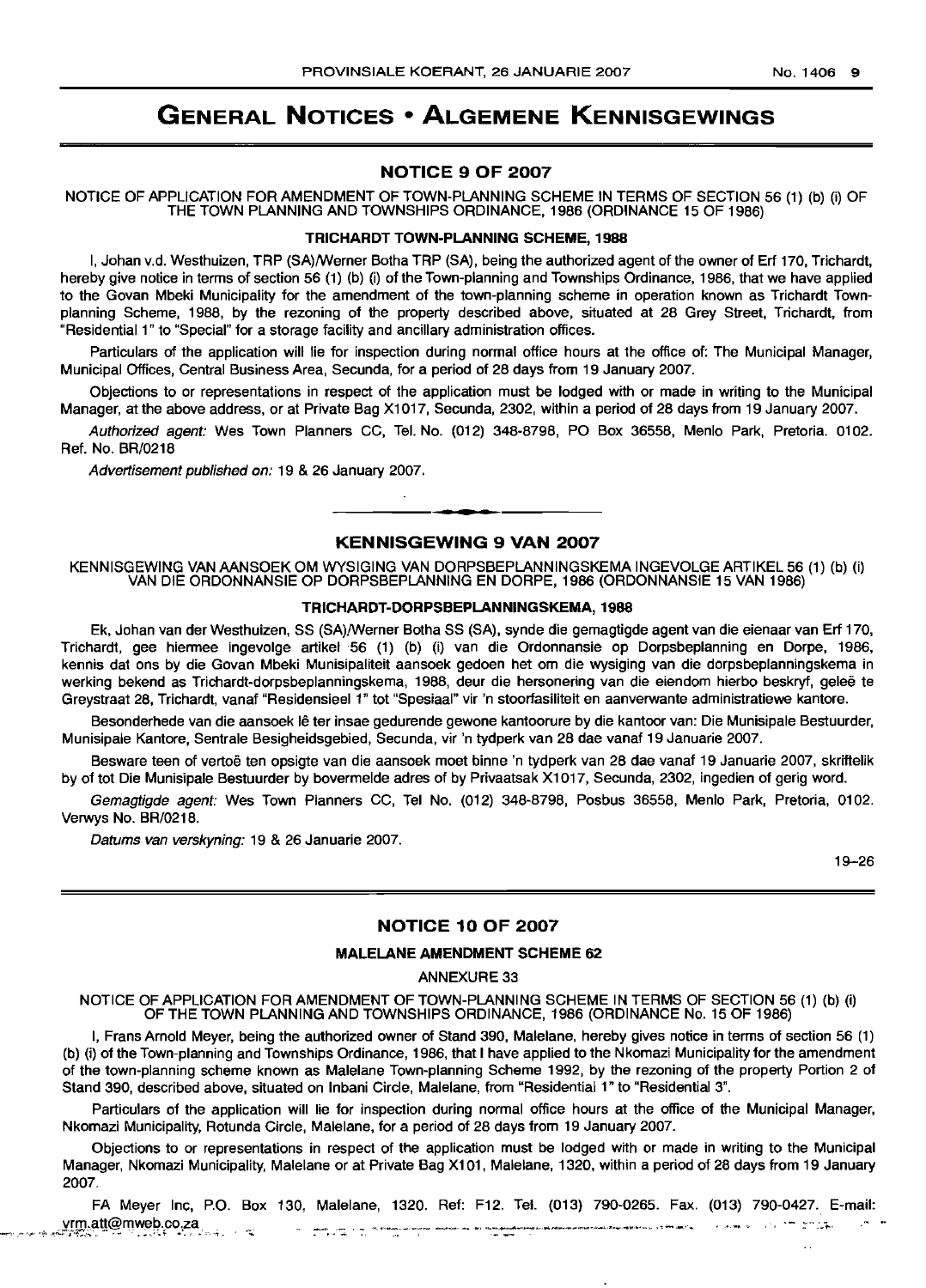#### KENNISGEWING 10 VAN 2007

#### MALELANE WYSIGINGSKEMA 62

#### AANHANGSEL 33

#### KENNISGEWING VAN AANSOEK OM WYSIGING VAN DORPSBEPLANNINGSKEMA INGEVOLGE ARTIKEL 56 (1) (b) (i) VAN DIE ORDONNANSIE OP DORPSBEPLANNING EN DORPE, 1986 (ORDONNANSIE 15 VAN 1986)

Ek, Frans Arnold Meyer, synde die gevolmagtigde eienaar van Erf 390, Malelane, gee hiermee ingevolge artikel 56 (1) (b) (i) van die Ordonnansie op Dorpsbeplanning en Dorpe, 1986, kennis dat ek by die Nkomazi Munisipaliteit aansoek gedoen het om die wysiging van die dorpsbeplanningskema bekend as Malelane-dorpsbeplanningskema, 1997, deur die hersonering van die eiendom Gedeelte 2 van Erf 390 hierbo beskryf, geleë te Inbani Sirkel, Malelane van "Residensieel 1" na "Residensieel 3".

Besonderhede van die aansoek lê ter insae gedurende gewone kantoorure by die kantoor van die Munisipale Bestuurder, Nkomazi Munisipaliteit, Rotunda Sirkel, Malelane, vir 'n tydperk van 28 dae vanaf 19 Januarie 2007.

Besware teen of vertoe ten opsigte van die aansoek moet binne 'n periode van 28 dae vanaf 19 Januarie 2007, skriftelik by bovermelde adres of by Privaatsak X101, Malelane, 1320 (verw: Mnr D Geldenhuys), ingedien of gerig word.

Adres van agent: FA Meyer lng, Posbus 130, Malelane, 1320. Verw: F12. Tel. (013) 790-0265. Faks. (013) 790-0427. E-pos: vrm.att@mweb.co.za

19-26

#### NOTICE 11 OF 2007

#### MALELANE AMENDMENT SCHEME 63

NOTICE OF APPLICATION FOR THE AMENDMENT OF TOWN-PLANNING SCHEME IN TERMS OF SECTION 56 (1) (b) (i) OF THE TOWN PLANNING AND TOWNSHIPS ORDINANCE, 1986 (ORDINANCE No. 15 OF 1986)

I, Frans Arnold Meyer, being the authorized owner of Stand 390, Malelane, hereby gives notice in terms of section 56' (1) (b) (i) of the Town-planning and Townships Ordinance, 1986, that I have applied to the Nkomazi Municipality for the amendment of the town-planning scheme known as Malelane Town-planning Scheme 1992, by the rezoning of the property Remainder of Stand 390 described above, situated on Inbani Circle, Malelane, from "Residential 1" to "Business 1".

Particulars of the application will lie for inspection during normal office hours at the office of the Municipal Manager, Nkomazi Municipality, Rotunda Circle, Malelane, for a period of 28 days from 19 January 2007.

Objections to or representations in respect of the application must be lodged with or made in writing to the Municipal Manager, Nkomazi Municipality, Malelane or at Private Bag X101, Malelane, 1320, within a period of 28 days from 19 January 2007.

FA Meyer Inc, P.O. Box 130, Malelane, 1320. Ref: F12. Tel. (013) 790-0265. Fax. (013) 790-0427. E-mail: vrm.att@mweb.co.za

#### KENNISGEWING 11 VAN 2007

#### MALELANE WYSIGINGSKEMA 63

KENNISGEWING VAN AANSOEK OM WYSIGING VAN DORPSBEPLANNINGSKEMA INGEVOLGE ARTIKEL 56 (1) (b) (i) VAN DIE ORDONNANSIE OP DORPSBEPLANNING EN DORPE, 1986 (ORDONNANSIE 15 VAN 1986)

Ek, Frans Arnold Meyer, synde die gevolmagtigde eienaar van Erf 390, Malelane, gee hiermee ingevolge artikel 56 (1) (b) (i) van die Ordonnansie op Dorpsbeplanning en Dorpe, 1986, kennis dat ek by die Nkomazi Munisipaliteit aansoek gedoen het om die wysiging van die dorpsbeplanningskema bekend as die Malelane-dorpsbeplanningskema, 1997, deur die hersonering van die eiendom Restant van Erf 390 hierbo beskryf, geleë te Inbani Sirkel, Malelane van "Residensieel 1" na "Besigheid 1".

Besonderhede van die aansoek lê ter insae gedurende gewone kantoorure by die kantoor van die Munisipale Bestuurder, Nkomazi Munisipaliteit, Rotunda Sirkel, Malelane, vir 'n tydperk van 28 dae vanaf 19 Januarie 2007.

Besware teen of vertoë ten opsigte van die aansoek moet binne 'n periode van 28 dae vanaf 19 Januarie 2007, skriftelik by bovermelde adres of by Privaatsak X101, Malelane, 1320 (verw: Mnr D Geldenhuys), ingedien of gerig word.

Adres van agent: FA Meyer lng, Posbus 130, Malelane, 1320. Verw: F12. Tel. (013) 790-0265. Faks. (013) 790-0427. E-pos: vrm.att@mweb.co.za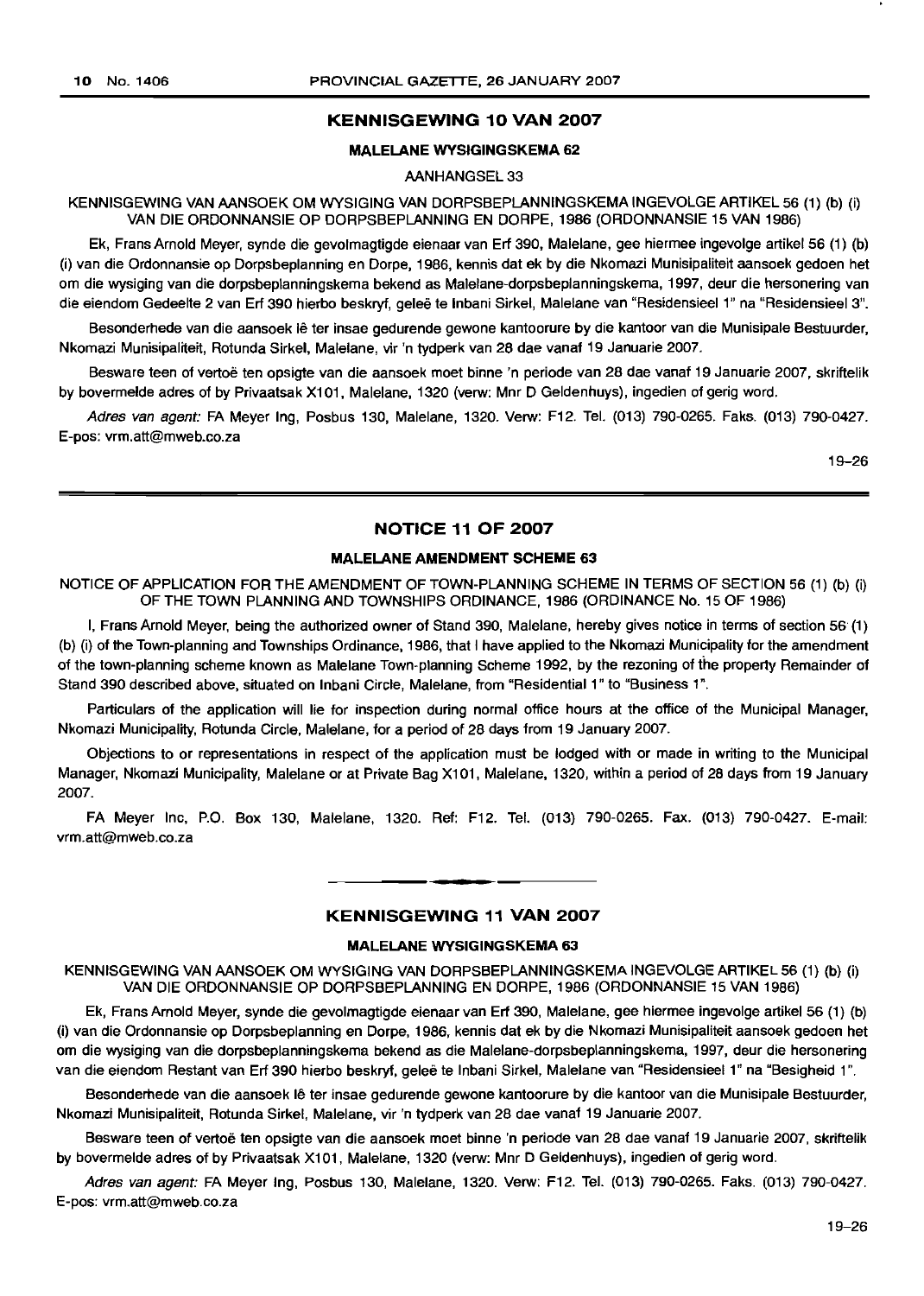#### NOTICE 12 OF 2007

#### NOTICE OF APPLICATION FOR THE AMENDMENT OF THE WITBANK TOWN-PLANNING SCHEME, 1991, IN TERMS OF SECTION 56 (1) (b) (i) OF THE TOWN-PLANNING AND TOWNSHIPS ORDINANCE, 1986

#### WITBANK AMENDMENT SCHEME 1000

I, Maria Elizabeth Human TRP (SA), being the authorised agent of the owner of Erven 2109 and 2110 (now consolidated as Erf 2111), Modelpark Extension 4, hereby give notice in terms of section 56 (1) (b) (i) of the Town-planning and Townships Ordinance, 1986, that I have applied to the Emalahleni Local Municipality for the amendment of the town-planning scheme known as the Witbank Town-planning Scheme 1991, by the rezoning of the erf described above, situated on Mandela Avenue, from "Special" to "Special" with amended conditions.

Particulars of the application will lie for inspection during normal office hours at the office of the Chief Town Planner, Third Floor, Administrative Centre, Mandela Avenue, Emalahleni for a period of 28 days from 19 January 2007.

Objections to or representations in respect of the application must be lodged with or made in writing to the Municipal Manager, at the above address, or at P.O. Box 3, Emalahleni, 1035, within a period of 28 days from 19 January 2007.

Address of applicant: Welwyn Town and Regional Planners, P.O. Box 4708, Middelburg, 1050. Tel. (013) 282-8992 .

## **•** KENNISGEWING 12 VAN 2007

KENNISGEWING VAN AANSOEK OM WYSIGING VAN DIE WITBANK-DORPSBEPLANNINGSKEMA, 1991, INGEVOLGE ARTIKEL 56 (1) (b) (i) VAN DIE ORDONNANSIE OP DORPSBEPLANNING EN DORPE, 1986

#### WITBANK-WYSIGINGSKEMA 1000

Ek, Maria Elizabeth Human SS (SA), synde die gemagtigde agent van die eienaar van Erwe 2109 en 2110 (gekonsolideer as Erf 2111), Modelpark Uitbreiding 4, gee hiermee ingevolge artikel 56 (1) (b) (i) van die Ordonnansie op Dorpsbeplanning en Dorpe, 1986, kennis dat ek by die Emalahleni Plaaslike Munisipaliteit aansoek gedoen het om die wysiging van die dorpsbeplanningskema, bekend as die Witbank-dorpsbeplanningskema, 1991, deur die hersonering van die eiendom hierbo beskryf, gelee te Mandelalaan, vanaf "Spesiaal" na "Spesiaal" met gewysigde voorwaardes.

Besonderhede van die aansoek Iê ter insae gedurende gewone kantoorure by die Hoof Stadsbeplanner, Derde Vloer, Administratiewe Sentrum, Mandelalaan, Emalahleni vir 'n tydperk van 28 dae vanaf 19 Januarie 2007.

Besware teen of vertoë ten opsigte van die aansoek moet binne 'n tydperk van 28 dae vanaf 19 Januarie 2007, skriftelik by of tot Die Munisipale Bestuurder by bovermelde adres of by Posbus 3, Emalahleni, 1035 ingedien of gerig word.

Adres van applikant: Welwyn Stads- en Streekbeplanners, Posbus 4708, Middelburg, 1050. Tel. (013) 282-8992.

19-26

#### NOTICE 13 OF 2007

#### NELSPRUIT AMENDMENT SCHEME 1398

NOTICE OF APPLICATION FOR THE AMENDMENT OF THE TOWN-PLANNING SCHEME IN TERMS OF SECTION 56 (1) (b) (i) OF THE TOWN·PLANNING AND TOWNSHIPS ORDINANCE, 1986 (ORDINANCE 15 OF 1986)

We, Nuplan Development Planners, being the authorised agent of the intended/registered owner of Erf 190, Sonheuwel Township, hereby gives notice in terms of section 56 (1) (b) (i) of the Town-planning and Townships Ordinance, 1986 (Ordinance 15 of 1986), that we have applied to the Mbombela Local Municipality for the amendment of the townplanning scheme known as the Nelspruit Town-planning Scheme, 1989, by the rezoning of the property described above, situated at 14 Dirkie Uys Street, Sonheuwel Township, from "Residential 1" to "Residential 2" subject to an Annexure to provide for, inter alia, a density of 35 dwellings units per hectare [a total of four (4) dwelling units.]

Particulars of the application will lie for inspection during normal office hours at the office of the Municipal Manager, Mbombela Local Municipality, Department of Urban and Rural Management, Second Floor, Civic Centre, Nel Street, Nelspruit, for a period of 28 days from 19 January 2007.

Objections to, or representations in respect of the application must be lodged with or made in writing to the Municipal Manager, at the above address, or at Mbombela Local Municipality, P.O. Box 45, Nelspruit, 1200, within a period of 28 days from 19 January 2007.

Address of agent: Nuplan Development Planners, PO Box 2555, Nelspruit, 1200. Tel. (013) 752-3422, Fax (013) 752-5795. E-mail: nuplan@mweb.co.za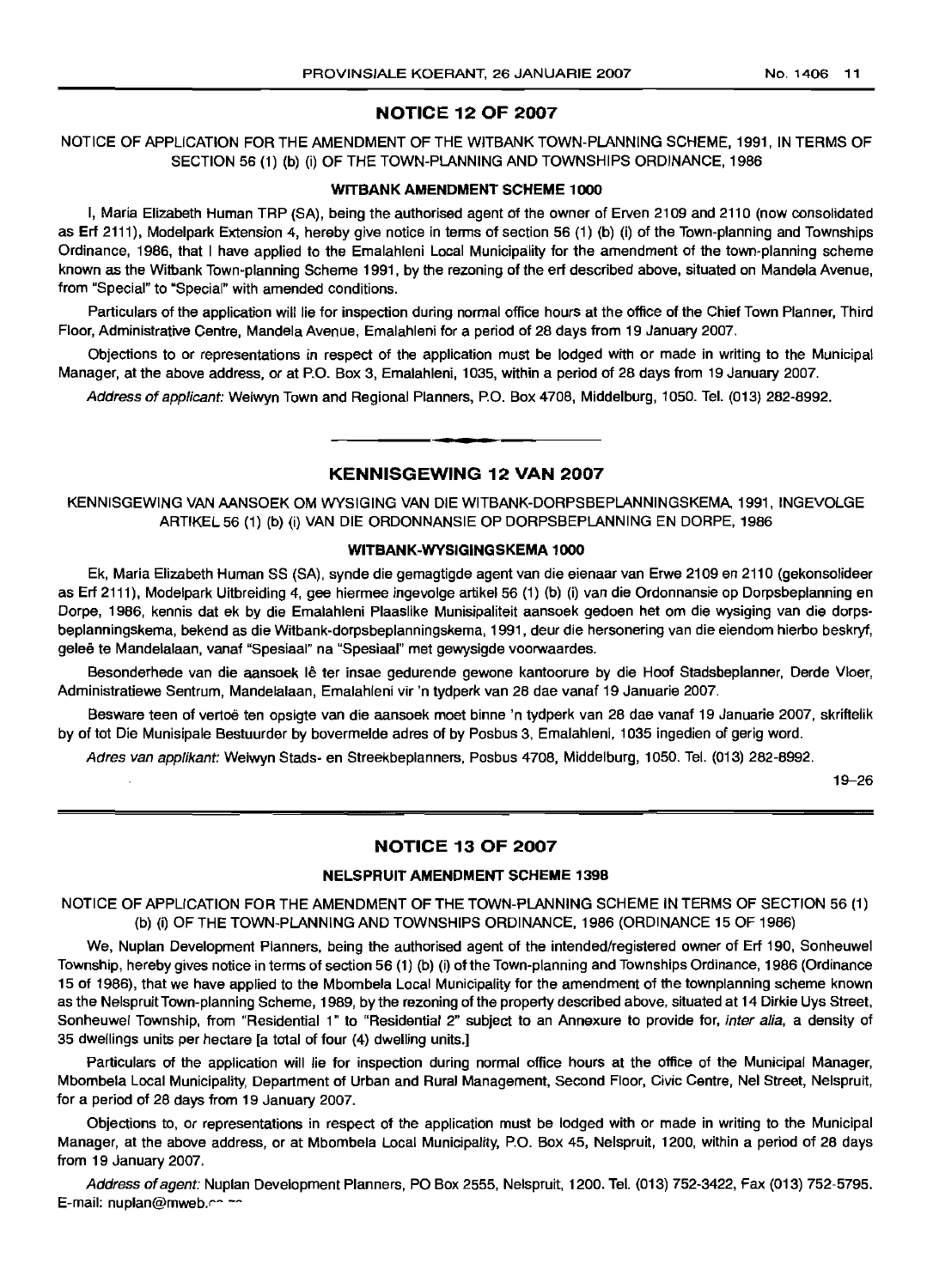#### **KENNISGEWING 13 VAN 2007**

#### **NELSPRUIT-WYSIGINGSKEMA 1398**

#### KENNISGEWING VAN AANSOEK OM WYSIGING VAN DIE DORPSBEPLANNINGSKEMA INGEVOLGE ARTIKEL 56 (1) (b) (i) VAN DIE ORDONNANSIE OP DORPSBEPLANNING EN DORPE, 1986 (ORDONNANSIE 15 VAN 1986)

Ons, Nuplan Development Planners, synde die gemagtigde agent van die voornemende/geregistreerde eienaar van Erf 190, Sonheuwel Dorp, gee hiermee ingevolge artikel 56 (1) (b) (i) van die Ordonnansie op Dorpsbeplanning en Dorpe, 1986 (Ordonnansie 15 van 1986). kennis dat ons by die Mbombela Plaaslike Munisipaliteit aansoek gedoen het om die wysiging van die dorpsbeplanningskema, bekend as Nelspruit-dorpsbeplanningskema, 1989, deur die hersonering van die eiendom hierbo beskryf, geleë te Dirkie Uysstraat 14, Sonheuwel dorp vanaf "Residensieel 1" na "Residensieel 2", onderworpe aan 'n Bylae om vir, onder andere, 'n digtheid van 35 wooneenhede per hektaar ['n totaal van vier (4) wooneenhede] voorsiening te maak.

Besonderhede van bogenoemde aansoek Ie ter insae gedurende gewone kanloorure by die kantoor van die Munisipale Bestuurder, Mbombela Plaaslike Munisipaliteit, Departement van Stedelike en Landelike Bestuur, Tweede Vloer, Burgersentrum, Nelstraat, Nelspruit, vir 'n tydperk van 28 dae vanaf 19 Januarie 2007.

Besware teen of vertoë ten opsigte van die aansoek moet binne 'n tydperk van 28 dae vanaf 19 Januarie 2007, skriftelik by of tot Die Munisipale Bestuurder by bovermelde adres of by Mbombela Plaaslike Munisipalileit, Posbus 45, Nelspruit, 1200, ingedien of gerig word.

Adres van agent: Nuplan Development Planners, Posbus 2555, Nelspruit, 1200. Tel. (013) 752-3422. Faks (013) 752-5795. E-mail: nuplan@mweb.co.za

19-26

#### **NOTICE 14 OF 2007**

NOTICE OF APPLICATION FOR AMENDMENT OF TOWN-PLANNING SCHEME IN TERMS OF SECTION 56 (1) (b) (i) OF THE TOWN-PLANNING AND TOWNSHIPS ORDINANCE, 1986 (ORDINANCE 15 OF 1986)

#### **STANDERTON AMENDMENT SCHEME 83**

I, A Smith, being the authorized agent of the owner of Stand 205/1, Meyerville, hereby give notice in terms of section 56 (1) (b) (i) of the Town-planning and Townships Ordinance, 1986, that I have applied to the Lekwa Local Municipality for the amendment of the town-planning scheme known as the Standerton Town-planning Scheme 1995, by the rezoning of the above mentioned property, situated at 59A Robert Street, Meyerville from "Residential 1" to "Residential 4".

Particulars of the application will lie for inspection during normal office hours at the office of the Lekwa Council, Standerton, for a period of 28 days from 19 January 2007.

Objections to or representations in respect of the application must be lodged with or made in writing to the Municipal Manager, Lekwa Municipality at P.O. Box 66, Standerton, 2430 within a period of 28 days from 19 January 2007.

#### **KENNISGEWING 14 VAN 2007**

**•**

KENNISGEWING VAN AANSOEK OM WYSIGING VAN DIE DORPSBEPLANNINGSKEMA INGEVOLGE ARTIKEL 56 (1) (b) (i) VAN DIE ORDONNANSIE OP DORPSBEPLANNING EN DORPE, 1986 (ORDONNANSIE 15 VAN 1986)

#### **STANDERTON-WYSIGINGSKEMA** 83

Ek, A Smith, synde die agent van die eienaar van Erf 205/1, Meyerville, gee hiermee ingevolge arlikel 56 (1) (b) (i) van die Ordonnansie op Dorpsbeplanning en Dorpe, 1986, kennis dat ek by die Lekwa Plaaslike Munisipaliteit aansoek gedoen het om die wysiging van die skema, bekend as Standerton-dorpsbeplanningskema, 1995, deur die hersonering van die bogenoemde eiendom gelee te Robertstraat 59A, Meyerville, vanaf "Residensieel 1" na "Residensieel 4",

Besonderhede van die aansoek lê ter insae gedurende normale kantoorure by die kantoor van die Lekwa Plaaslike Munisipaliteil, Standerton, vir 'n verdere tydperk van 28 dae vanaf 19 Januarie 2007.

Besware teen of vertoe ten opsigte van die aansoek moet binne 'n tydperk van 28 dae vanaf 19 Januarie 2007, skriftelik by Die Munisipale Bestuurder, Lekwa Munisipaliteit, Posbus 66, Standerton, 2430, ingedien of gerig word.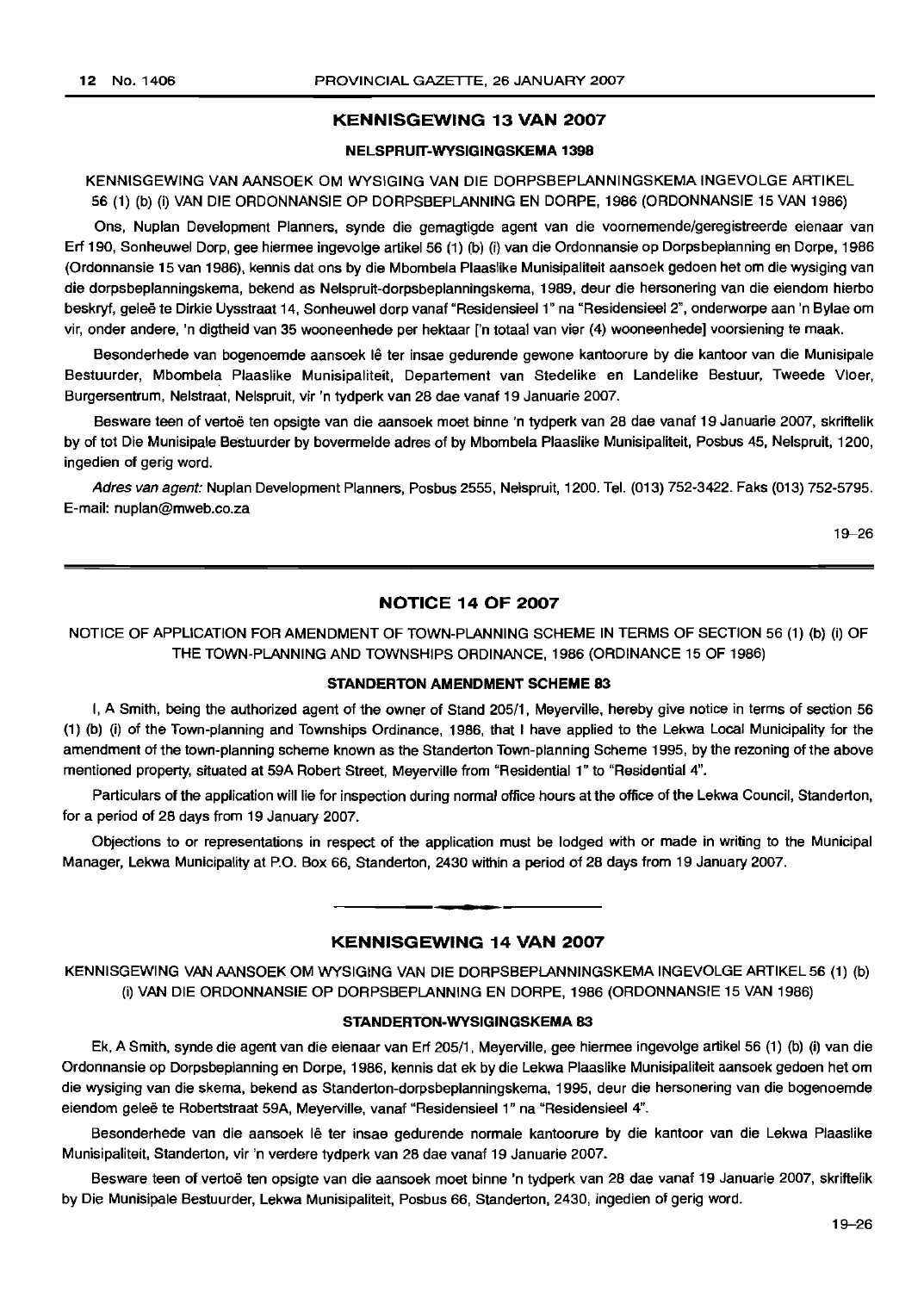#### **NOTICE 15 OF 2007**

NOTICE OF APPLICATION FOR AMENDMENT OF TOWN-PLANNING SCHEME IN TERMS OF SECTION 56 (1) (b) (i) OF THE TOWN-PLANNING AND TOWNSHIPS ORDINANCE, 1986 (ORDINANCE 15 OF 1986)

#### **STANDERTON AMENDMENT SCHEME** B4

I, A Smith, being the authorized agent of the owner of Stand 206/1, Meyerville, hereby give notice in terms of section 56 (1) (b) (i) of the Town-planning and Townships Ordinance, 1986, that I have applied to the Lekwa Local Municipality for the amendment of the town-planning scheme known as the Standerton Town-planning Scheme 1995, by the rezoning of the above mentioned property, situated at 16 Strydom Street, Meyerville from "Residential 1" to "Residential 4".

Particulars of the application will lie open for inspection during normal office hours at the office of the Lekwa Council, Standerton, for a period of 28 days from 19 January 2007.

Objections to or representations in respect of the application must be lodged with or made in writing to the Municipal Manager, Lekwa Municipality at P.O. Box 66, Standerton, 2430 within a period of 28 days from 19 January 2007.

**• •**

#### **KENNISGEWING 15 VAN 2007**

KENNISGEWING VAN AANSOEK OM WYSIGING VAN DIE DORPSBEPLANNINGSKEMA INGEVOLGE ARTIKEL 56 (1) (b) (I) VAN DIE ORDONNANSIE OP DORPSBEPLANNING EN DORPE, 1986 (ORDONNANSIE 15 VAN 1986)

#### **STANDERTON-WYSIGINGSKEMA** 84

Ek, A Smith, synde die agent van die eienaar van Erf 206/1, Meyerville, gee hiermee ingevolge artikel 56 (1) (b) (i) van die Ordonnansie op Dorpsbeplanning en Dorpe, 1986, kennis dat ek by die Lekwa Plaaslike Munisipalitelt aansoek gedoen het om die wysiging van die skema, bekend as Standerton-dorpsbeplanningskema, 1995, deur die hersonering van die bogenoemde eiendom geleë te Strydomstraat 16, Meyerville, vanaf "Residensieel 1" na "Residensieel 4".

Besonderhede van die aansoek lê ter insae gedurende normale kantoorure by die kantoor van die Lekwa Plaaslike Munisipaliteit, Standerton, vir 'n verdere tydperk van 28 dae vanaf 19 Januarie 2007.

Besware teen of vertoë ten opsigte van die aansoek moet binne 'n tydperk van 28 dae vanaf 19 Januarie 2007, skriftelik by of tot Die Munisipale Bestuurder, Lekwa Munisipaliteit, Posbus 66, Standerton, 2430, ingedien of gerig word.

19--26

#### **NOTICE 16 OF 2007**

NOTICE OF APPLICATION FOR AMENDMENT OF TOWN PLANNING SCHEME IN TERMS OF SECTION 56 (1) (b) (i) OF THE TOWN PLANNING AND TOWNSHIPS ORDINANCE, 1986 (ORDINANCE 15 OF 1986)

#### **STANDERTON AMENDMENT SCHEME** 85

I, A Smith, being the authorized agent of the owner of Stand 316/4, Standerton, hereby give notice in terms of section 56 (1)(b)(i) of the Town Planning and Township Ordinance, 1986, that I have applied to the Lekwa Local Municipality for the amendment of the town planning scheme known as the Standerton Town Planning Scheme, 1995, by the rezoning of the above mentioned property, situated at 8 Krogh Street, Standerton, from "Residential 1" to "Business 1".

Particulars of the application will lie open for inspection during normal office hours at the office of the Lekwa Council, Standerton, for a period of 28 days from 19 January 2007.

Objections to or representations in respect of the application must be lodged with or made in writing to the Municipal Manager, Lekwa Municipality at P.O. Box 66, Standerton, 2430, within a period of 28 days from 19 January 2007.

#### **KENNISGEWING 16 VAN 2007**

KENNISGEWING VAN AANSOEK OM WYSIGING VAN DORPSBEPLANNINGSKEMA INGEVOLGE ARTIKEL 56 (1) (b) (i)<br>VAN DIE ORDONNANSIE OP DORPSBEPLANNING EN DORPE, 1986 (ORDONNANSIE 15 VAN 1986)

#### **STANDERTON WYSIGINGSKEMA** 85

Ek, A Smith, synde die agent van die eienaar van Erf 316/4, Standerton, gee hiermee ingevolge artikel56 (1) (b) (i) van die Ordonnansie op Dorpsbeplanning en Dorpe, 1986, kennis dat ek by die Lekwa Plaaslike Munisipaliteit aansoek gedoen het om die wysiging van skema bekend as Standerton Dorpsbeplanningskema, 1995, deur die hersonering van die bogenoemde eiendom geleë te Kroghstraat 8, Standerton, vanaf "Residensieel 1 na "Besigheid 1".

Besonderhede van die aansoek lê ter insae gedurende normale kantoorure by die kantoor van die Lekwa Plaaslike Munisipaliteit, Standerton, vir 'n verdere tydperk van 28 dae vanaf 19 Januarie 2007.

Besware teen of vertoë ten opsigte van die aansoek moet binne 'n tydperk van 28 dae vanaf 19 Januarie 2007, skriftelik by die Munisipale Bestuurder, Lekwa Munisipaliteit, Posbus 66, Standerton, 2430, ingedien of gerig word.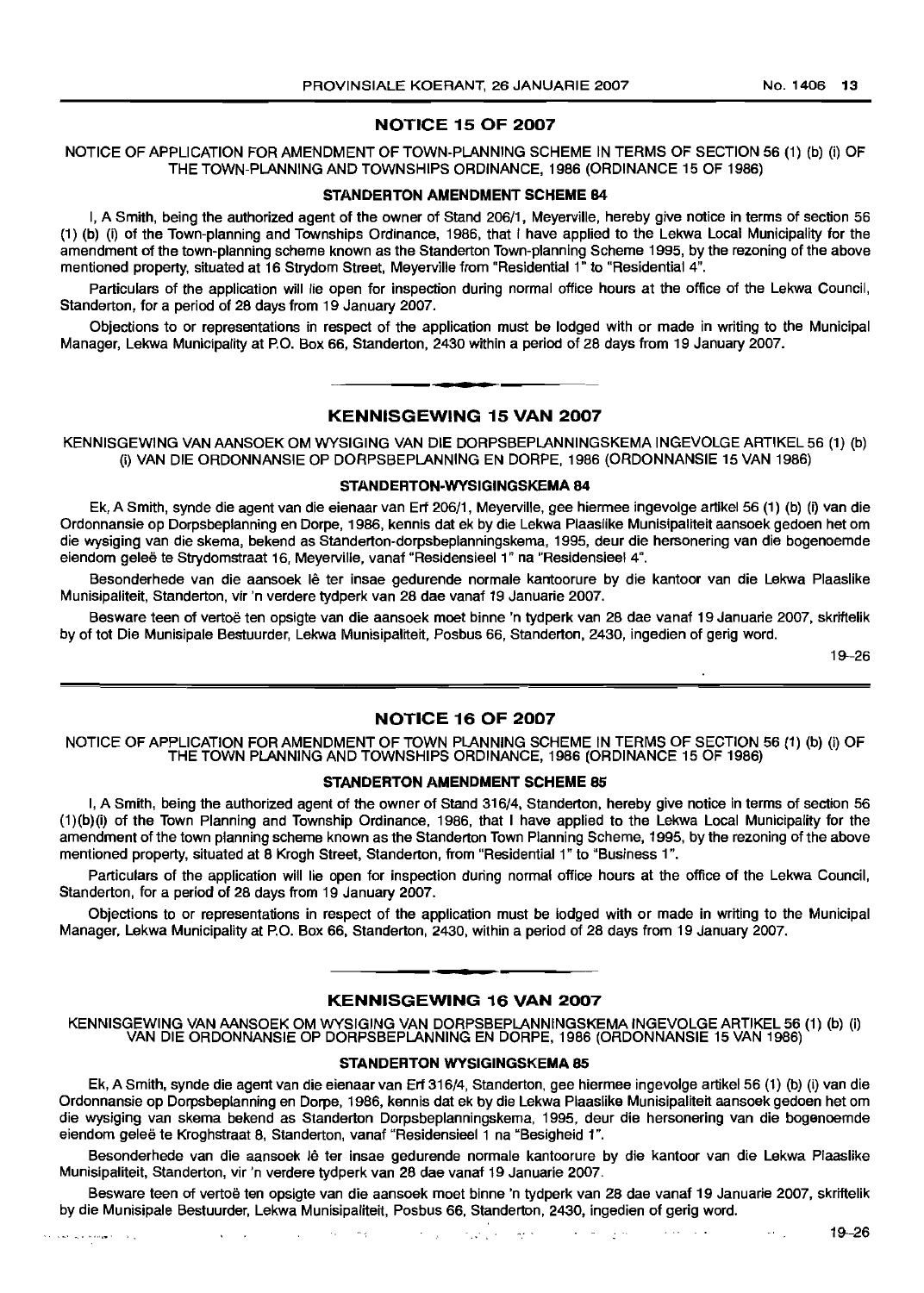#### **NOTICE 17 OF 2007**

#### **NELSPRUIT AMENDMENT SCHEME** 1397

#### NOTICE OF APPLICATION FOR THE AMENDMENT OF TOWN PLANNING SCHEME IN TERMS OF SECTION 56 (1)(b)(i) OF THE TOWN PLANNING AND TOWNSHIPS ORDINANCE, 1986 (ORDINANCE 15 OF 1986)

We, Earthspace Development Planners, on behalf of the registered owners of Ptns 24, 25, 34, 41, 48, 55, 59 and 69 of Erf 4 as well as Pecan Avenue, Dykrus Town, hereby give notice in terms of section 56(1)(b)(i) of the Town-planning and Townships Ordinance, 1986 (Ordinance 15 of 1986) that we have applied to Mbombela Municipality for the amendment of the Nelspruit Town-planning Scheme, 1989, by rezoning Ptns. 24, 25, 34, 41, 48, 55 and 59 and 69 of Erf 4, Dykrus Town from "Special" to "Private Open Space" and the northern part of Pecan Avenue, from "Public Road" to "Private Road".

Particulars of the application is available for inspection during normal office hours at the office of the Municipal Manager, Mbombela Municipality, Civic Centre, Nel Street, Nelspruit, for a period of 28 days from 19 January 2007.

Objections to or representations in respect of the application must be made in writing and lodged with the Municipal Manager, at the above address, or at PO Box 45, Nelspruit, 1200 within a period of 28 days from 19 January 2007.

Address of Applicant: Earthspace Development Planners, P.O. Box 30020, Steiltes, 1213. Tel/Fax 744-0264/744-0265.

#### **KENNISGEWING 17 VAN 2007**

**•**

#### **NELSPRUIT WYSIGINGSKEMA** 1397

KENNISGEWING VAN AANSOEK OM WYSIGING VAN DORPSBEPLANNINGSKEMA INGEVOLGE ARTIKEL 56 (1) (b) (i) VAN DIE ORDONNANSIE OP DORPSBEPLANNING EN DORPE, 1986 (ORDONNANSIE 15 VAN 1986)

Ons, Earthspace Development Planners, namens die geregistreerde eienaars van Ged. 24, 25, 34, 41,48,55,59 en 69 van Erf 4, asook die noordelike gedeelte van Pekanlaan, Dykrus Dorp, gee hiermee ingevolge artikel 56 (1)(b)(i) van die Ordonnansie op Dorpsbeplanning en Dorpe, 1986 (Ordonnansie 15 van 1986) kennis dat ons by Mbombela Munisipaliteit aansoek gedoen het om die wysiging van die Nelspruit Dorpsbeplanningskema, 1989, deur die hersonering van Ged. 24, 25, 34,41,48,55,59 en 69 van Erf 4, vanaf "Spesiaal", na "Privaat Oop Ruimte" en die noordelike deel van Pekanlaan, Dykrus Dorp, vanaf "Publieke Pad" na "Privaat Pad".

Besonderhede van die aansoek lê ter insae gedurende gewone kantoorure by die kantoor van die Munisipale Bestuurder, Mbombela Munisipaliteit, Burgersentrum, Nelstraat, Nelspruit, vir 'n tydperk van 28 dae vanaf 19 Januarie 2007.

Besware teen of vertoe ten opsigte van die aansoek, moet binne 'n tydperk van 28 dae vanaf 19 Januarie 2007, skriftelik by bovermelde adres of by Posbus 45, Nelspruit, 1200, ingedien of gerig word.

Adres van Applikant: Earthspace Development Planners, P.O. Box 30020, Steiltes, 1213. Tel/Faks: 744-0264/744-0265.

19-26

#### **NOTICE 20 OF 2007**

#### SCHEDULE 8

[Regulation 11 (2)]

NOTICE OF APPLICATION FOR AMENDMENT OF TOWN-PLANNING SCHEME IN TERMS OF SECTION 56 (1) (b) (i) OF THE TOWN-PLANNING AND TOWNSHIPS ORDINANCE, 1986 (ORDINANCE 15 OF 1986)

#### **AMENDMENT SCHEME** 143

I, Hannah Coetzee, being the authorized agent of 1he owner of Erf 2403, Middelburg Ext 8, hereby give notice in terms of section 56 (1) (b) (i) of the Town-planning and Townships Ordinance that I have applied to the Steve Tshwete Local Municipality for the amendment of the town-planning scheme known as Steve Tshwete Town-planning Scheme, 2004, by the rezoning of the properties described above from "Residential 1" to "Residential 3".

Particulars of the application will lie for inspection during normal office hours at the office of the Town Secretary: Room C314, Municipal Building, Wanderers Avenue, Middelburg, for a period of 28 days from 26 January 2007.

Objections to or representations in respect of the application must be lodged with or made in writing to the Secretary at the above address or at P.O. Box 14, Middelburg, 1050, within a period of 28 days from 26 January 2007.

Address of agent: Hannah Coetzee, Suite MW56, Private Bag X1838, Middelburg, 1050.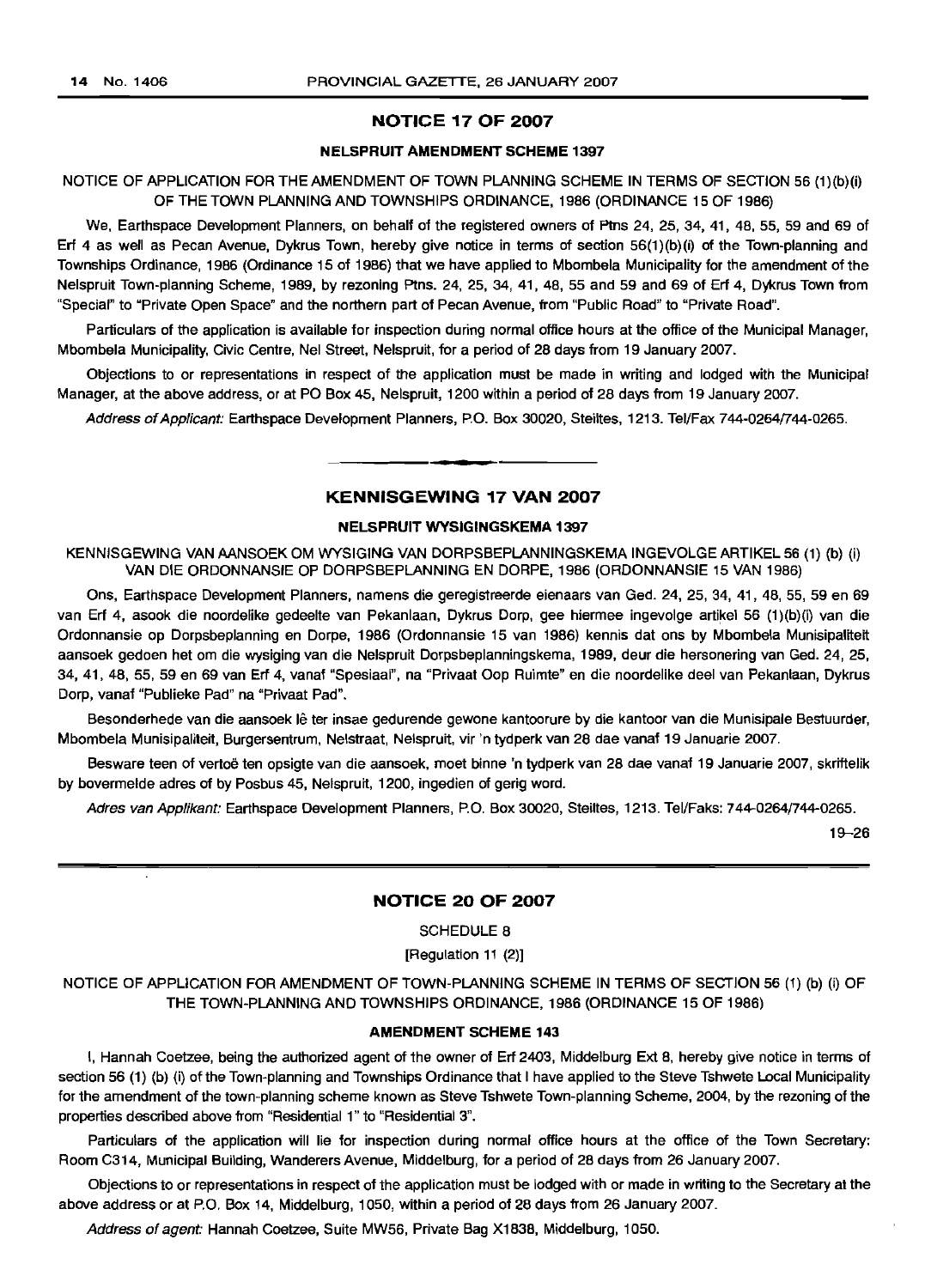#### **KENNISGEWING 20 VAN 2007**

BYLAE 8

[Regulasie 11 (2)]

KENNISGEWING VAN AANSOEK OM WYSIGING VAN DORPSBEPLANNINGSKEMA INGEVOLGE ARTIKEL 56 (1) (b) (ii) VAN DIE ORDONNANSIE OP DORPSBEPLANNING EN DORPE, 1986 (ORDONNANSIE 15 VAN 1986)

#### **WYSIGINGSKEMA** 143

Ek, Hannah Coetzee, synde die gemagtigde agent van die eienaar van Erf 2403, Middelburg Uitbreiding 8, gee hiermee ingevolge artikel56 (1) (b) (i) van die Ordonnansie op Dorpsbeplanning en Dorpe, kennis dat ek by die Steve Tshwete Plaaslike Munisipaliteit aansoek gedoen het om die wysiging van die dorpsbeplanningskema bekend as Steve Tshwete Dorpsbeplanningskema, 2004, deur die hersonering van die eiendom hierbo beskryf, van "ResidensieeI1" na "Residensieel 3".

Besonderhede van die aansoek lê ter insae gedurende gewone kantoorure by die kantoor van die Stadsekretaris: Kamer C314, Munisipale Gebou, Wandererslaan, Middelburg, vir 'n tydperk van 28 dae vanaf 26 Januarie 2007.

Besware of vertoë ten opsigte van die aansoek moet binne 'n tydperk van 28 dae vanaf 26 Januarie 2007 skriftelik by of tot die Sekretaris by bovermelde adres of by Posbus 14, Middelburg, 1050, ingedien word.

Adres van agent: Hannah Coetzee, Suite MW56, Privaatsaak X1838, Middelburg, 1050.

26-2

#### **NOTICE 21 OF 2007**

#### **LYDENBURG AMENDMENT SCHEME** 145/95

We, Terraplan Associates, being the authorised agent of the owner of a portion (Proposed Portion 1) of Erf 540, Lydenburg, hereby give notice in terms of section 56 (1) (b) (i) and (ii) of the Town-planning and Townships Ordinance, 1986, that we have applied to the Thaba Chweu Municipality, Lydenburg Admistrative Unit, for the amendment of the town-planning scheme known as Lydenburg Town-planning Scheme, 1995, by the rezoning of the property described above, situated at the corner of Viljoen Street and Minnaar Street, Lydenburg, from "Residential 1" to "Residential 2" at a density of 30 units per hectare (4 units).

Particulars of the application will lie for inspection during normal office hours at the office of the Municipal Manager, Thaba Chweu Municipality, Lydenburg Adminstrative Unit, Central Street, Lydenburg for a period of 28 days from 26/01/2007.

Objections or representations in respect of the application must be lodged with or made in writing to the Municipal Manager, at the above address or at P.O. Box 61, Lydenburg, 1120, within a period of 28 days from 26/01/2007.

Address of agent: (HS 1583) Terraplan Associates, P O Box 1903, Kempton Park, 1620.

## **• KENNISGEWING 21 VAN 2007**

#### **LYDENBURG WYSIGINGSKEMA** 145/95

Ons, Terraplan Medewerkers, synde die gemagtigde agent van die eienaar van 'n gedeelte (voorgestelde Gedeelte 1) van Erf 540, Lydenburg, gee hiermee ingevolge artikel 56 (1) (b) (i) en (ii) van die Ordonnansie op Dorpsbeplanning en Dorpe, 1986, kennis dat ons by die Thaba Chweu Munisipaliteit, Lydenburg Administratiewe Eenheid aansoek gedoen het om die wysiging van die dorpsbeplanningskema bekend as Lydenburg Dorpsbeplanningskema, 1995, deur die hersonering van die eiendom hierbo beskryf, geleë op die hoek van Viljoenstraat en Minnaarstraat, Lydenburg, vanaf "Residensieel 1" na "Residensieel 2" teen 'n digtheid van 30 eenhede per hektaar (4 eenhede). .

Besonderhede van die aansoek lê ter insae gedurende gewone kantoorure by die kantoor van die Munisipale Bestuurder, Thaba Chweu Munisipaliteit, Lydenburg Administratiewe Eenheid, Sentraalstraat, Lydenburg, vir 'n tydperk van 28 dae vanaf 26/01/07.

Besware teen of vertoë ten opsigte van die aansoek moet binne 'n tydperk van 28 dae vanaf 26/01/07 skriftelik by of tot die Munisipale Bestuurder, by bovermelde adres of by Posbus 61, Lydenburg, 1120, ingedien of gerig word.

Adres van agent: (HS 1583) Terraplan Medewerkers, Posbus 1903, Kempton Park, 1620.

26-2

#### **NOTICE 22 OF 2007**

#### **LYDENBURG AMENDMENT SCHEME** 165/95

We, Terraplan Associates, being the authorised agent of the owner of Erf R/202, Lydenburg, hereby give notice in terms of section 56 (1) (b) (i) and (ii) of the Town-planning and Townships Ordinance, 1986, that we applied to the Thaba Chweu Municipality (Lydenburg Admistrative Unit), for the amendment of the town-planning scheme known as Lydenburg Townplanning Scheme, 1995, by the rezoning of the property described above, located at 53 Viljoen Street, Lydenburg, from "Residential 1" to "Business 2" subjects to the standard restrictive measures.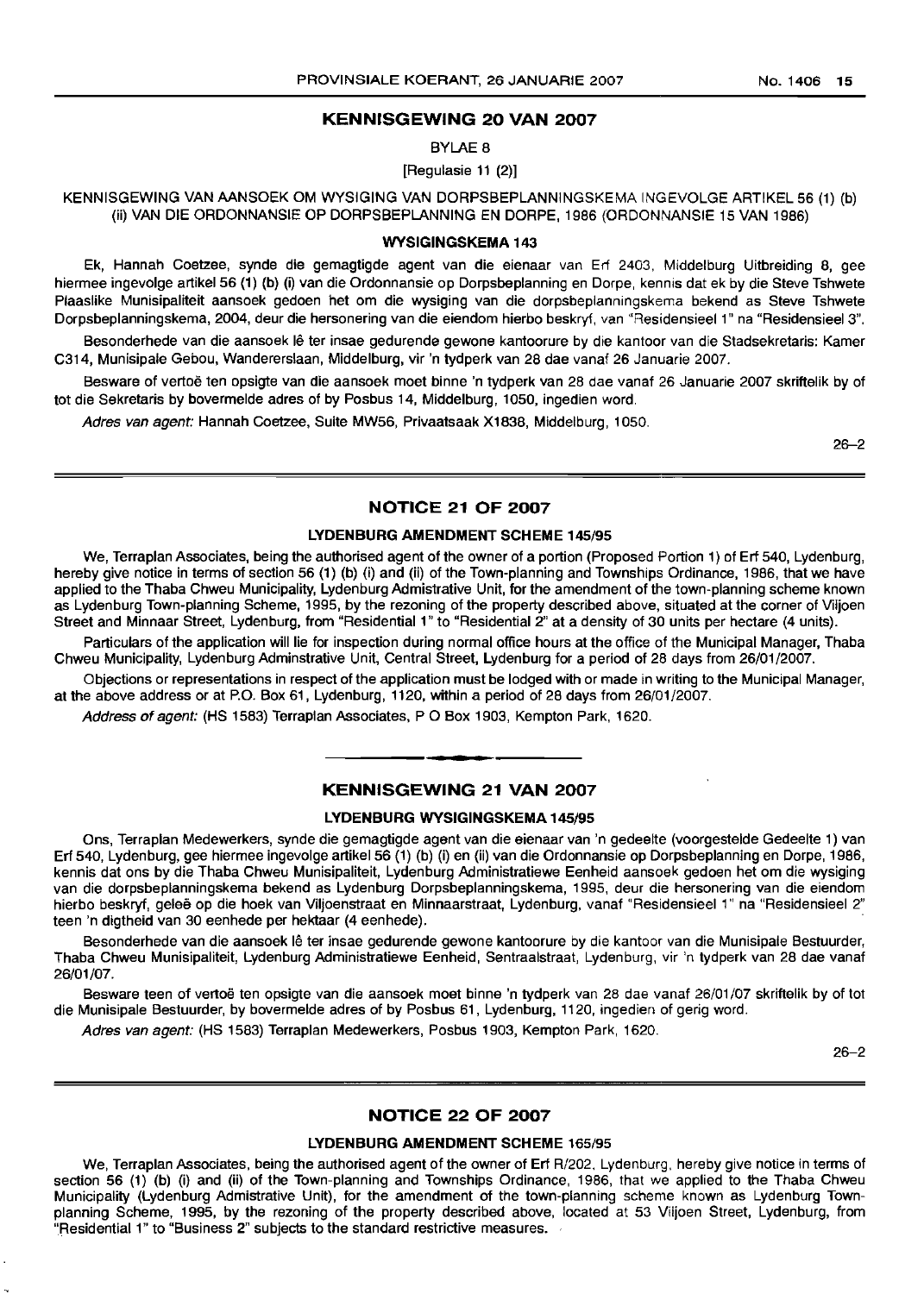Particulars of the application will lie for inspection during normal office hours at the office of the Municipal Manager, Thaba Chweu Municipality, Lydenburg Adminstrative Unit, Central Street, Lydenburg for a period of 28 days from 26/01/2007,

Objections to or representations in respect of the application must be lodged with or made in writing to the Municipal Manager, at the above address or at P.O. Box 61, Lydenburg, 1120, within a period of 28 days from 26/01/2007.

Address of agent: (HS 1578) Terraplan Associates, P O Box 1903, Kempton Park, 1620.

#### **KENNISGEWING 22 VAN** 2007

#### LYDENBURG WYSIGINGSKEMA 165/95

Ons, Terraplan Medewerkers, synde die gemagtigde agente van die eienaar van Erf *R/202.* Lydenburg, gee ruerrnee ingevolge artikel 56 (1) (b) (i) en (ii) van die Ordonnansie op Dorpsbeplanning en Dorpe, 1966. kenrus dat ons by die Thaba Chweu Munisipaliteit (Lydenburg Administratiewe Eenheid) aansoek gedoen het om die wysiging van die dorpsbeplanningskema bekend as Lydenburg Dorpsbeplanningskema, 1995, deur die hersonering van die eiendom hierbo beskryf, geleë op die hoek van Viljoenstraat 53, Lydenburg, vanaf "Residensieel 1" na "Besigheid 2" onderworpe aan sekero voorwaardes.

Besonderhede van die aansoek lê ter insae gedurende gewone kantoorure by die kantoor van die Munisipale Bestuurder, Sentraalstraat, Lydenburg, vir 'n tydperk van 26 dae vanaf *26/01/07.*

Besware teen of vertoë ten opsigte van die aansoek moet binne 'n tydperk van 28 dae vanaf 26.01 07 skriftelik by of tot die Munisipale Bestuurder. by bovermelde adres of by Posbus 61, Lydenburg, 1120, ingedien of geng word.

Adres van agent: (HS 1578) Terraplan Medewerkers, Posbus 1903, Kempton Park, 1620.

26-2

#### **NOTICE 23 OF** 2007

#### WITBANK AMENDMENT SCHEME 996

NOTICE OF APPLICATION FOR AMENDMENT OF WITBANK TOWN-PLANNING SCHEME 1991 IN TERMS OF THE TOWN-PLANNING AND TOWNSHIPS ORDINANCE. 1986

I, Jacobus Johannes Jacobs, of the firm JJJ Konsult, being the authorised agent of the owner of the remainder of Stand 543, Witbank Extension 3, hereby give notice in terms of section 56 (1) (b) (i) of the Town-planning and Townships Ordinance, 1986, that I have applied to the Emalahleni Local Municipality, for the amendment of the town-planning scheme known as Witbank Town-planning Scheme, 1991, by the rezoning of the stand described above, situated on the c/o Mandela Avenue (formerly President Avenue) and Plumer Street, from "Residential 1" to "Residential 4".

Particulars of the application will lie for inspection during normal office hours at the office of the Chief Town Planner, Third Floor, Civic Centre. Mandela Avenue, Witbank for a period of 26 days from 26 January 2007.

Objections to or representations in respect of the application must be lodged with or made in writing to the Municipal Manager, at the above address or at P O Box 3, Witbank, 1035.

Address of the applicant: JJJ Konsult, P O Box 8462, Die Heuwel, 1042. Tel: (013) 650-2396.

#### **KENNISGEWING 23 VAN** 2007

#### WITBANK WYSIGINGSKEMA 996

KENNISGEWING VAN AANSOEK OM WYSIGING VAN DIE WITBANK DORPSBEPLANNINGSKEMA 1991 INGEVOLGE ARTIKEL 56 (1) (b) (i) VAN DIE ORDONNANSIE OP DORPSBEPLANNING EN DORPE, 1986

Ek, Jacobus Johannes Jacobs, van die firma JJJ Konsult, synde die gemagtigde agent van die eienaar van die restant van Erf 543, Witbank Uitbreiding 3, gee hiermee ingevolge artikel 56 (1) (b) (i) van die Ordonnansie op Dorpsbeplanningskema en Dorpe, 1986, kennis dat ek by die Emalahleni Plaaslike Munisipaliteit, aansoek gedoen het om die wysiging van die dorpsbeplanningskema, bekend as die Witbank Dorpsbeplanningskema, 1991, deur die hersonering van die eiendom hierbo beskryf, geleë op die h/v Mandelalaan (voorheen Presidentlaan) en Plumerstraat, vanaf "Residensieel 1" na "Residensieel 4".

Besonderhede van die aansoek lê ter insae gedurende gewone kantoorure by die Hoof Stadsbeplanner, Derde Vloer, Burgersentrum, Mandelalaan, Witbank, vir 'n tydperk van 26 dae vanaf 26 Januarie 2007.

Besware teen of vertoe ten opsigte van die aansoek moet binne 'n tydperk van 28 dae vanaf 26 Januarie 2007 skriftelik by die Munisipale Bestuurder by bovermelde adres of by Posbus 3. Witbank, 1035, ingedien of gerig word.

Adres van applikant: JJJ Konsult, POBox 8462, Die Heuwel, 1042. Tel: (013) 650-2396.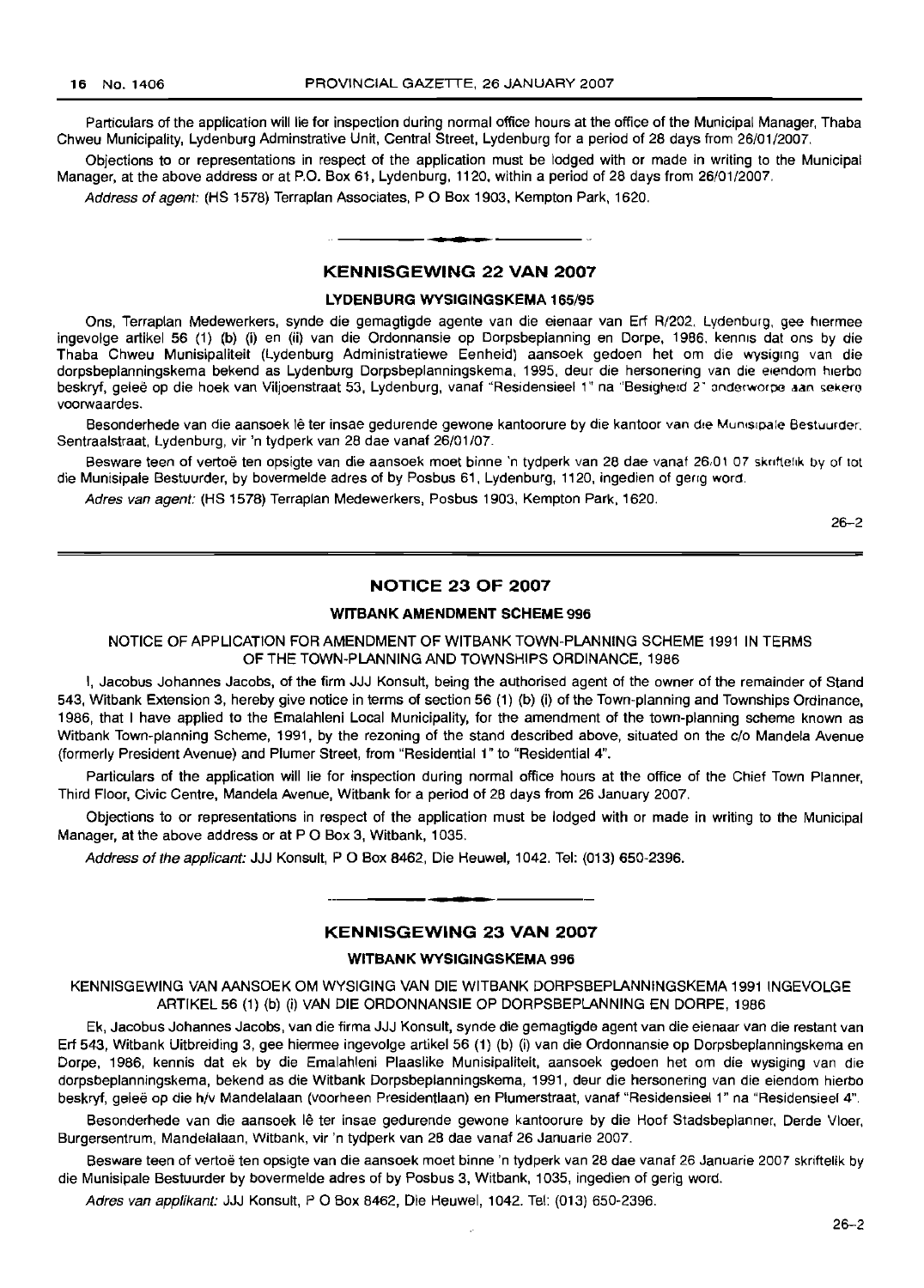#### **NOTICE 24 OF** 2007

### NOTICE OF APPLICATION FOR AMENDMENT OF TOWN-PLANNING SCHEME IN TERMS OF SECTIONS 56 (1) (b) (i) OF THE TOWN-PLANNING AND TOWNSHIPS ORDINANCE, 1986

#### WITBANK AMENDMENT SCHEME 994

I, Maria Elizabeth Human SS(SA), being the authorised agent of the owner of Stand 2471, Witbank Extension 12, hereby give notice in terms of section 56 (1) (b) (i) of the Town-planning and Townships Ordinance, 1986, that I have applied to the Witbank Local Municipality, for the amendment of the town-planning scheme known as Witbank Townplanning Scheme, 1991, by the rezoning of the stand described above, situated on President Avenue, from "Residential 1" to "Residential 4".

Particulars of the application will lie for inspection during normal office hours at the office of the Chief Town Planner, Third Floor, Civic Centre, Mandela Avenue, Witbank, for a period of 28 days from 26 January 2007.

Objections to or representations in respect of the application must be lodged with or made in writing to the Municipal Manager, at the above address or at PO Box 3, Emalahleni, 1035, within a period of 28 days from 26 January 2007.

Address of the applicant: Welwyn Town and Regional Planners, P O Box 4708, Middelburg, 1050. Tel: (013) 282-8992.

#### **KENNISGEWING 24 VAN** 2007

KENNISGEWING VAN AANSOEK OM WYSIGING VAN DIE DORPSBEPLANNINGSKEMA INGEVOLGE ARTIKEL 56 (1) (b) (i) VAN DIE ORDONNANSIE OP DORPSBEPLANNING EN DORPE, 1986

#### WITBANK-WYSIGINGSKEMA 994

Ek, Maria Elizabeth Human SS (SA), synde die gevolmagtigde agent vam die eienaar van Erf 2471, Witbank Uitbreiding 12, gee hiermee ingevolge artikel 56 (1) (b) (i) van die Ordonnansie op Dorpsbeplanningskema en Dorpe, 1986, kennis dat ek by die Witbank Plaaslike Munisipaliteit, aansoek gedoen het om die wysiging van die dorpsbeplanningskema, bekend as die Witbank Dorpsbeplanningskema, 1991, deur die hersonering van die eiendom hierbo beskryf, gelee te Presidentlaan, vanaf "Residensieel 1" na "Residensieel 4".

Besonderhede van die aansoek lê ter insae gedurende gewone kantoorure by die Hoof Stadsbeplanner, Derde Vloer, Burgersentrum, Mandelalaan, Witbank, vir 'n tydperk van 28 dae vanaf 26 Januarie 2007.

Besware teen of vertoë ten opsigte van die aansoek moet binne 'n tydperk van 28 dae vanaf 26 Januarie 2007 skriftelik by die Munisipale Bestuurder by die by bovermelde adres of by Posbus 3, Emalahleni, 1035, ingedien of gerig word.

Adres van applikant: Welwyn Stads- en Streekbeplanners, Posbus 4708, Middelburg, 1050. Tel: (013) 282-8992.

26-2

#### **NOTICE 25 OF** 2007

NOTICE OF APPLICATION FOR AMENDMENT OF TOWN-PLANNING SCHEME IN TERMS OF SECTION 56 (1) (b) (i) OF THE TOWN-PLANNING AND TOWNSHIPS ORDINANCE, 1986

#### AMENDMENT SCHEME 116

I, G L Botha, being the authorised agent of the owner of Erf 146, Trichardt, hereby give notice in terms of section 56 (1) (b) (i) of the Town-planning and Townships Ordinance, 1986, that I have applied to the Govan Mbeki Municipality, for the amendment of the town-planning scheme known as the Trichardt Town-planning Scheme, 1988, by the rezoning of the following property described above, situated at Grey Street, Trichardt, as follows: Erf t 46, from "Residential 1" to "Business 1".

Particulars of the application will lie for inspection during normal office hours at the office of the Municipal Manager, Municipal Offices, Secunda, for a period of 28 days from 26 January 2007.

Objections to or representations in respect of the application must be lodged with or made in writing to the Town Clerk, at the above address or at Private Bag X1017, Secunda, 2302, within a period of 28 days from 26 January 2007.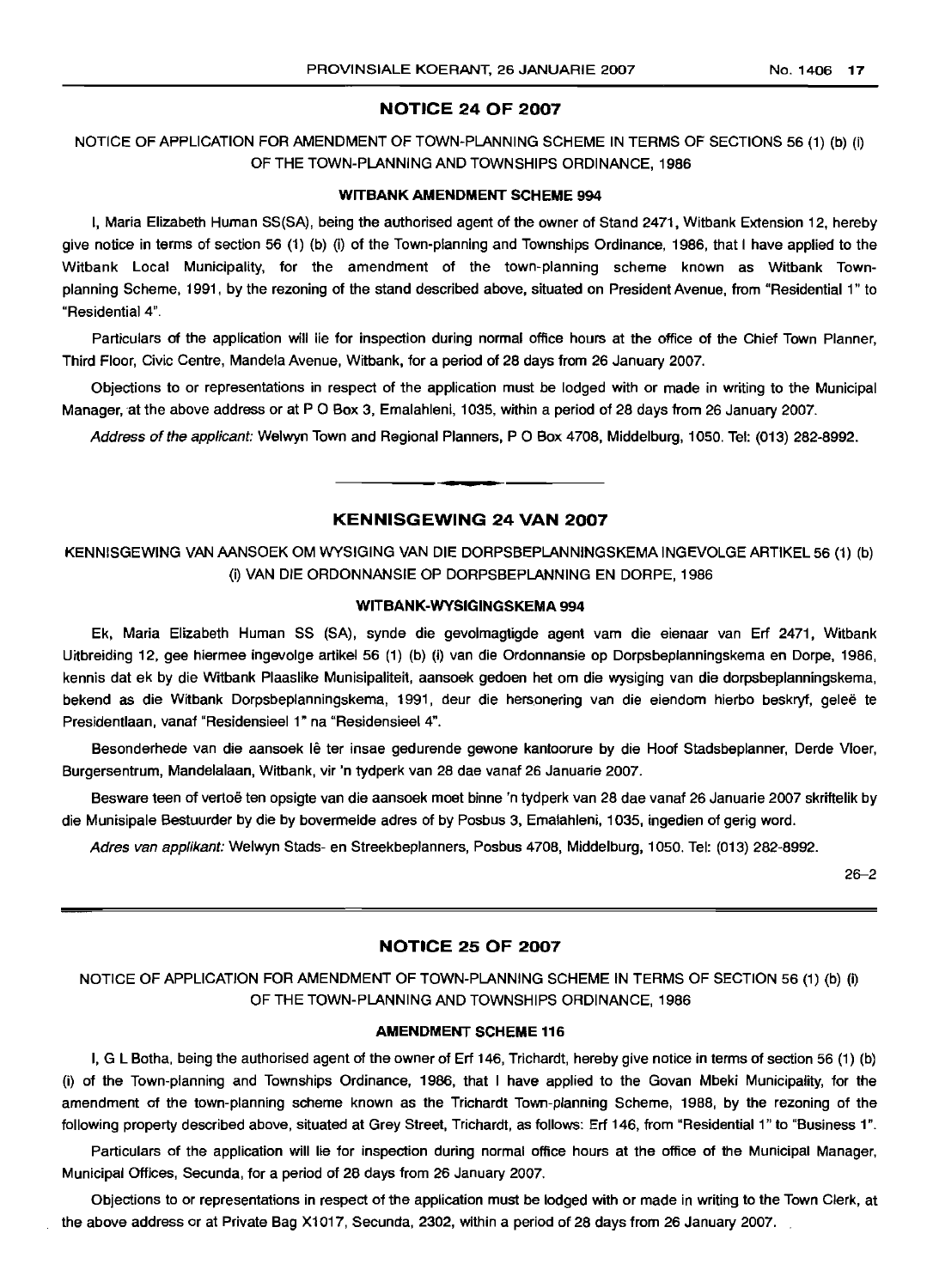#### **KENNISGEWING 25 VAN 2007**

KENNISGEWING VAN AANSOEK OM WYSIGING VAN DIE DORPSBEPLANNINGSKEMA INGEVOLGE ARTIKEL 56 (1) (b) (i) VAN DIE ORDONNANSIE OP DORPSBEPLANNING EN DORPE, 1986

#### **WVSIGINGSKEMA 116**

Ek, G L Botha, synde die gemagtigde agent van die eienaar van Erf 146, Trichardt, gee hiermee ingevolge artikel 56 (1) (b) (i) van die Ordonnansie op Dorpsbeplanningskema en Dorpe, 1986, kennis dat ek by die Govan Mbeki Munisipaliteit, aansoek gedoen het om die wysiging van die dorpsbeplanningskema, bekend as Trichardt Dorpsbeplanningskema, 1988, deur die hersonering van Erf 146, Trichardt, geleë te Greystraat, Trichardt, as volg: Erf 146, vanaf "Residensieel 1" na "Besigheid 1".

Besonderhede van die aansoek lê ter insae gedurende gewone kantoorure by die kantoor van die Munisipale Bestuurder, Munispaliteit Kantore, Secunda, vir 'n tydperk van 28 dae vanaf 26 Januarie 2007.

Besware teen of vertoe ten opsigte van die aansoek moet binne 'n tydperk van 28 dae vanaf 26 Januarie 2007 skriftelik by die Munisipale Bestuurder by die by bovermelde adres of by Privaatsak Xt 017, Secunda, 2302, ingedien of gerig word.

26-2

#### **NOTICE 26 OF 2007**

SCHEDULE 8

[Regulation 11 (2)]

NOTICE OF APPLICATION FOR AMENDMENT OF TOWN-PLANNING SCHEME IN TERMS OF SECTION 56 (1) (b) (i) OF THE TOWN-PLANNING AND TOWNSHIPS ORDINANCE, 1986 (ORDINANCE 15 OF 1986)

#### **AMENDMENT SCHEME 144**

I, Johannes Jacobus Meiring, being the authorized agent of the owner of Erf 10968, Township of Middelburg Extension 8, hereby give notice in terms of section 56 (1) (b) (i) of the Town-planning and Townships Ordinance, that I have applied to the Steve Tshwete Local Municipality for the amendment of the town-planning scheme known as Steve Tshwete Town-planning Scheme, 2004, by the rezoning of the property described above situated on Jan Celliers Street, from "Residential 1" to "Residential 2".

Particulars of the application will lie for inspection during normal office hours at the office of the Town Secretary, Room C314, Municipal Building, Middelburg, for a period of 28 days from 26 January 2007.

Objections to or representations in respect of the application must be lodged with or made in writing to the Secretary at the above address or at P.O. Box t4, Middelburg, 1050, within a period of 28 days from 26 January 2007.

Address of agent: Johan Meiring, Professional Land Surveyor, P O Box 442, Middelburg, 1050.

#### **KENNISGEWING 26 VAN 2007**

**•**

BYLAE 8

[Regulasie 1t (2)]

KENNISGEWING VAN AANSOEK OM WYSIGING VAN DORPSBEPLANNINGSKEMA INGEVOLGE ARTIKEL 56 (1) (b) (i) VAN DIE ORDONNANSIE OP DORPSBEPLANNING EN DORPE, 1986 (ORDONNANSIE t5 VAN t986)

#### **WVSIGINGSKEMA 144**

Ek, Johannes Jacobus Meiring, synde die gemagtigde agent van die eienaar van Erf 10968, Middelburg Uitbreiding 8, gee hiermee ingevolge artikel56 (1) (b) (i) van die Ordonnansie op Dorpsbeplanning en Dorpe, kennis dat ek by die Steve Tshwete Plaaslike Munisipaliteit aansoek gedoen het om die wysiging van die dorpsbeplanningskema bekend as Steve Tshwete Dorpsbeplanningskema, 2004, deur die hersonering van die eiendom hierbo beskryf gelee te Jan Cellierstraat, van "Residensieel 1" na "Residensieel 2".

Besonderhede van die aansoek lê ter insae gedurende gewone kantoorure by die kantoor van die Stadsekretaris, Kamer C314, Munisipale Gebou, Middelburg, vir 'n tydperk van 28 dae vanaf 26 Januarie 2007.

Besware of vertoë ten opsigte van die aansoek moet binne 'n tydperk van 28 dae vanaf 26 Januarie 2007 skriftelik by of tot die Sekretaris by bovermelde adres of by Posbus 14, Middelburg, 1050. ingedien of gerig word.

Adres van agent: Johan Meiring, Professionele Landmeter, Posbus 442, Middelburg, 1050.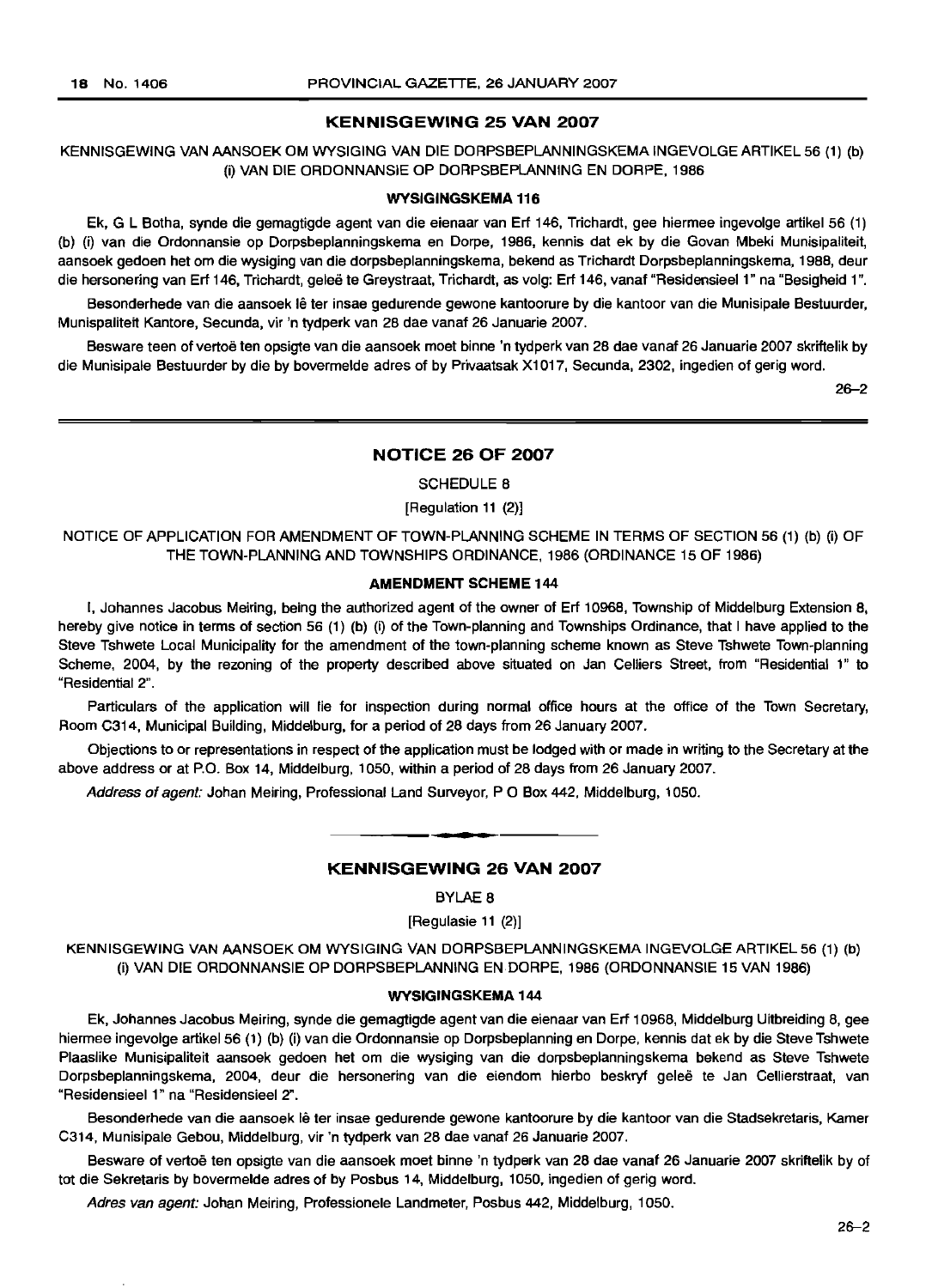#### **NOTICE 27 OF 2006**

#### SCHEDULE 8

Regulation 11 (2)

NOTICE OF APPLICATION FOR AMENDMENT OF TOWN-PLANNING SCHEME IN TERMS OF SECTION 56 (1) (b) (i) OF THE TOWN-PLANNING AND TOWNSHIPS ORDINANCE, 1986 (ORDINANCE 15 OF 1986)

#### **AMENDMENT SCHEME 145**

I, Johannes Jacobus Meiring, being the authorized agent of the owner of Erf 10970, Township of Middelburg, hereby give notice in terms of section 56 (1) (b) (i) of the Town-planning and Townships Ordinance, that I have applied to the Steve Tshwete Local Municipality for the amendment of the town-planning scheme known as Steve Tshwete Town-planning Scheme, 2004, by the rezoning of the property described above, situated on Meyer Street, from "Residential 1" to "Residential 3".

Particulars of the application will lie for inspection during normal office hours at the office of the Town Secretary, Room C314, Municipal Building, Middelburg, for a period of 28 days from 26 January 2007.

Objections to or representations in respect of the application must be lodged with or made in writing to the Secretary at the above address or at P O Box 14, Middelburg, 1050, within a period of 28 days from 26 January 2007.

Address of agent: Johan Meiring, Professional Land Surveyor, P O Box 442, Middelburg, 1050.

#### **KENNISGEWING 27 VAN 2006**

BYLAE 8

Regulasie 11 (2)

KENNISGEWING VAN AANSOEK OM WYSIGING VAN DORPSBEPLANNINGSKEMA INGEVOLGE ARTIKEL 56 (1) (b) (i) VAN DIE ORDONNANSIE OP DORPSBEPLANNING EN DORPE, 1986 (ORDONNANSIE 15 VAN 1986)

#### **WYSIGINGSKEMA** 145

Ek, Johannes Jacobus Meiring, synde die gemagtigde agent van die eienaar van Erf 10970, Middelburg Dorp, gee hiermee ingevolge artikel 56 (1) (b) (i) van die Ordonnansie op Dorpsbeplanning en Dorpe, kennis dat ek by die Steve Tshwete Plaaslike Munisipaliteit aansoek gedoen het om die wysiging van die dorpsbeplanningskema bekend as Steve Tshwete Dorpsbeplanningskema, 2004, deur die hersonering van die eiendom hierbo beskryf, gelee te Meyerstraat, van "Residensieel 1" na "Residensieel 3".

Besonderhede van die aansoek lê ter insae gedurende gewone kantoorure by die kantoor van die Stadssekretaris, Kamer C314, Munisipale Gebou, Middelburg, vir 'n tydperk van 28 dae vanaf 26 Januarie 2007.

Besware of vertoë ten opsigte van die aansoek moet binne 'n tydperk van 28 dae vanaf 26 Januarie 2007 skriftelik by of tot die Sekretaris by bovermelde adres of by Posbus 14, Middelburg, 1050, ingedien of gerig word.

Adres van agent: Johan Meiring, Professionele Landmeter, Posbus 442, Middelburg, 1050.

 $26 - 2$ 

#### **NOTICE 28 OF 2007**

NOTICE OF APPLICATION FOR AMENDMENT OF TOWN-PLANNING SCHEME IN TERMS OF SECTION 56 (1) (b) (i) OF THE TOWN-PLANNING AND TOWNSHIPS ORDINANCE, 1986 (ORDINANCE 15 OF 1986)

#### **STANDERTON AMENDMENT SCHEME 86**

I, A. Smith, being the authorized agent of the owner of Stand 501/R1, Standerton, hereby give notice in terms of section 56 (1) (b) (i) of the Town-planning and Townships Ordinance, 1986, that I have applied to the Lekwa Local Municipality for the amendment of the town-planning scheme known as Standerton Town-planning Scheme, 1995, by the rezoning of the above-mentioned property, situated at 68A Church Street, from "Residential 1" to "Residential 4".

Particulars of the application will lie open for inspection during normal office hours at the office of the Lekwa Council, Standerton, for a period of 28 days from 26 January 2007.

Objections to or representations in respect of the application must be lodged with or made in writing to the Municipal Manager, Lekwa Municipality at P.O. Box 66, Standerton, 2430, within a period of 28 days from 26 January 2007.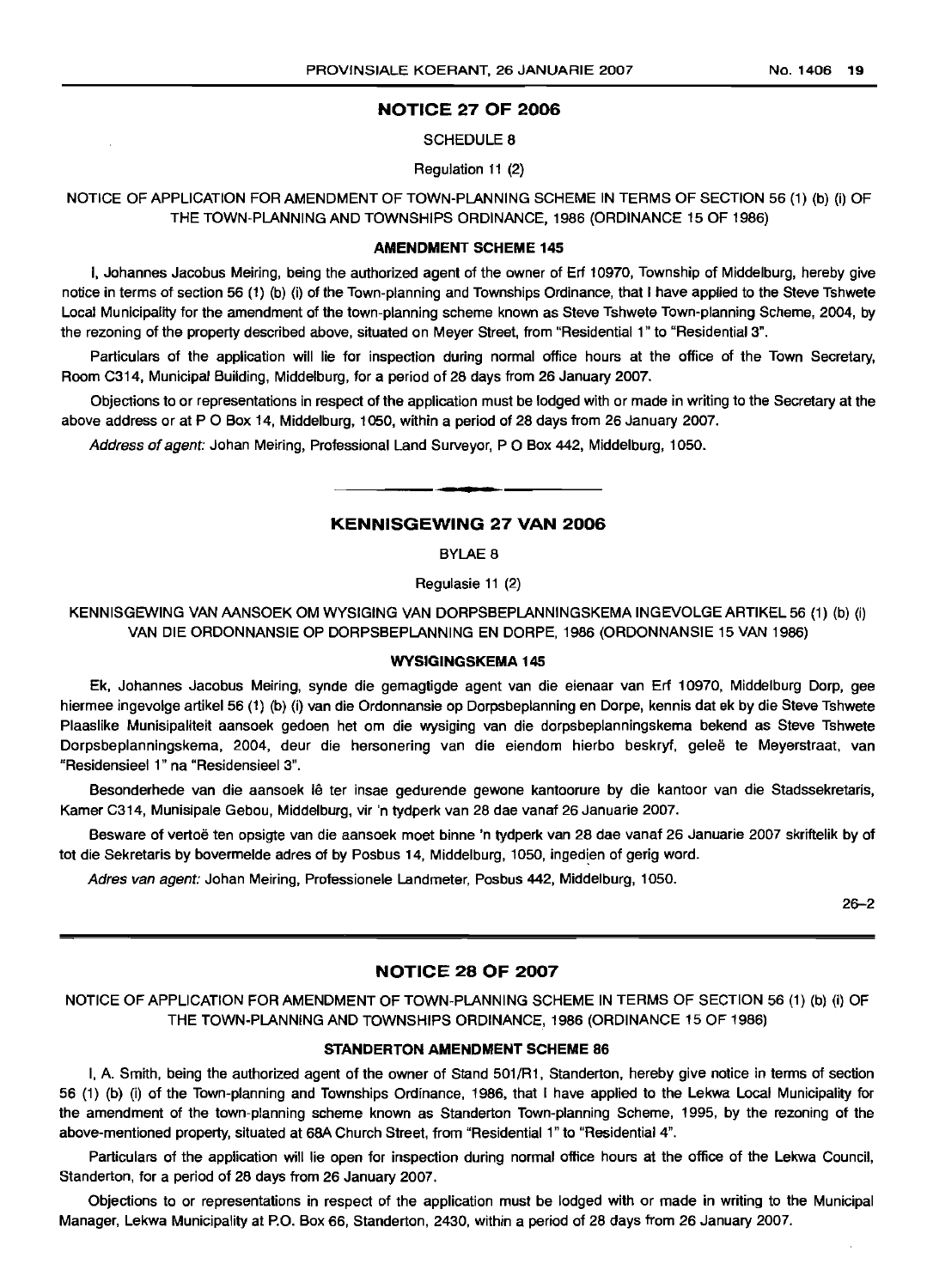#### **KENNISGEWING 28 VAN 2007**

KENNISGEWING VAN AANSOEK OM WYSIGING VAN DIE DORPSBEPLANNINGSKEMA INGEVOLGE ARTIKEL 56 (1) (b) (i) VAN DIE ORDONNANSIE OP DORPSBEPLANNING EN DORPE, 1986 (ORDONNANSIE 15 VAN 1986)

#### STANDERTON-WYSIGINGSKEMA 86

Ek, A. Smith, synde die agent van die eienaar van Erf 504/R1, Standerton, gee hiermeee ingevolge artikel 56 (1) (b) (i) van die Ordonnansie op Dorpsbeplanning en Dorpe, 1986, kennis dat ek by die Lekwa Plaaslike Munisipaliteit aansoek gedoen het om die wysiging van die skema bekend as Standerton Dorpsbeplanningskema, 1995, deur die hersonering van die bogenoemde eiendom te Kerkstraat 68A, vanaf "Residensieel 1" na "Residensieel 4".

Besonderhede van die aansoek lê ter insae gedurende normale kantoorure by die kantoor van die Lekwa Plaaslike Munisipaliteit, Standerton, vir 'n verdere tydperk van 28 dae vanaf 26 Januarie 2007.

Besware teen of vertoe ten opsigte van die aansoek moet binne 'n tydperk van 28 dae vanaf 26 Januarie 2007 skriflelik by die Munisipale Bestuurder, Lekwa Munisipaliteit, Posbus 66, Standerton, 2430, ingedien of gerig word.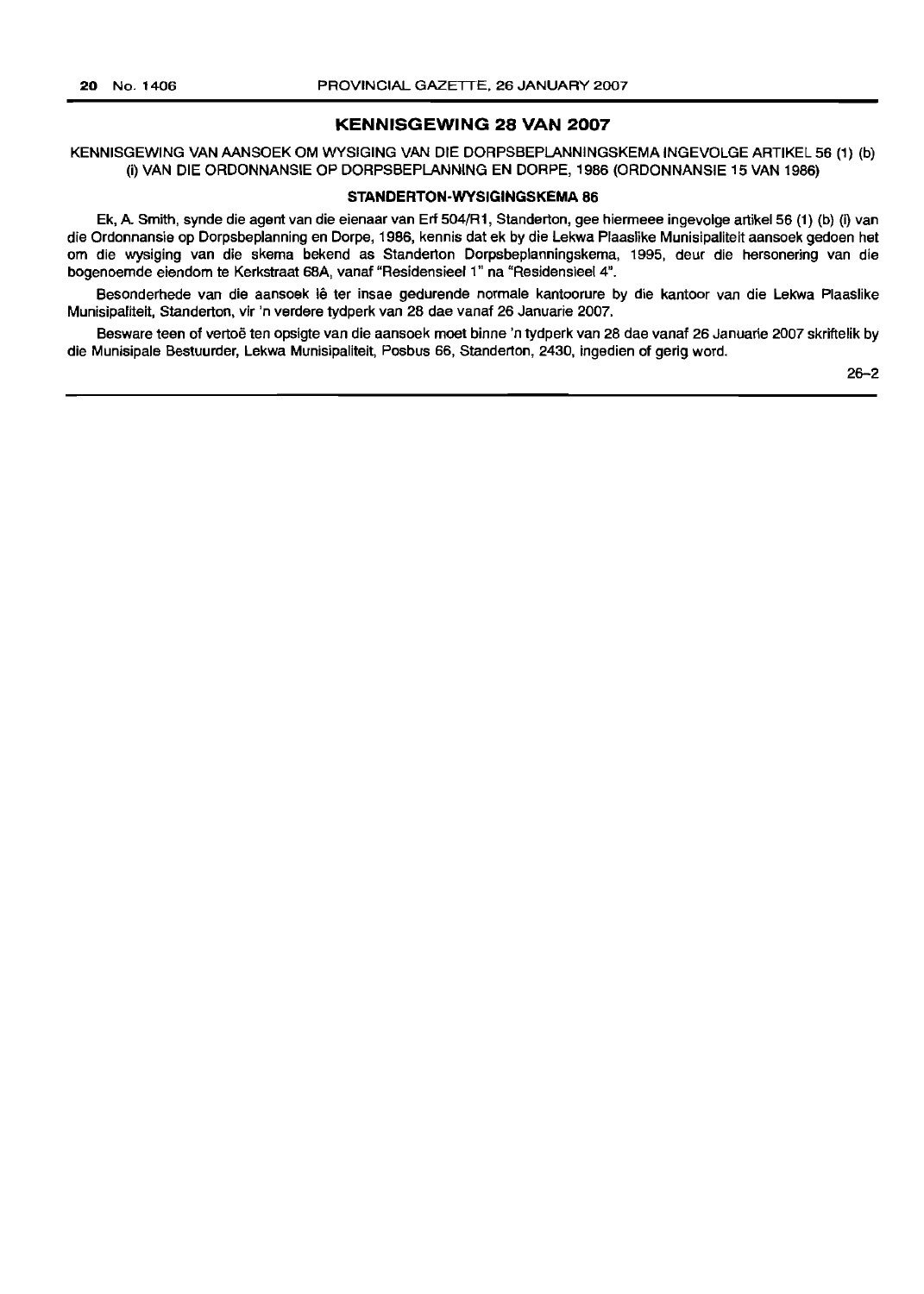#### **NOTICE 18 OF 2007**

#### **NELSPRUIT AMENDMENT SCHEME 1399**

#### **NOTICE OF APPLICATION FOR THE AMENDMENT OF THE TOWN-PLANNING SCHEME IN TERMS OF SECTION 56 (1)(b)(i) OF THE TOWN-PLANNING AND TOWNSHIPS ORDINANCE, 1986 (ORDINANCE 15 OF 1986)**

We, Nuplan Development Planners, being the authorised agent of the registered owner of Erf 477, Nelspruit Extension 2, hereby gives notice in terms of Section 56 (1)(b)(i) of the Town Planning and Townships Ordinance, 1986 (Ordinance 15 of 1986), that we have applied to the Mbombela Local Municipality for the amendment of the Town-Planning Scheme known as Nelspruit Town Planning Scheme, 1989 by the rezoning of the property described above, situated at 46 Mostert Street, from "Residential 1" to "Business 4" subject to an Annexure with amended development conditions.

Particulars of the application will lie for inspection during normal office hours at the office of the Municipal Manager, Department Urban and Rural Management, Mbombela Local Municipality, Nel Street, Nelspruit, for a period of 28 days from 26 January 2007.

Objections to, or representations in respect of the application must be lodged with or made in writing to the Municipal Manager at the above address or at Mbombela Local Municipality, P.O. Box 45, Nelspruit, 1200, within a period of 28 days from 26 January 2007 (no later than 23 February 2007).

Address of agent: Nuplan Development Planners, P.O. Box 2555, Nelspruit, 1200. 8 (013) 752 3422 ta (013) 752 5795, . <sup>4</sup>th nuplan@mweb.co.za, Ref: BRON-WS-001

## **• KENNISGEWING 18 VAN 2007**

#### **NELSPRUIT WY51GINGSKEMA 1399**

#### **KENNISGEWING VAN AANSOEK OM WYSIGING VAN DORPSBEPLANNINGSKEMA INGEVOLGE ARTIKEl 56 (1)(b)(i) VAN DIE ORDONNANSIE OP DORPSBEPLANNING EN DORPE, 1986, (ORDONNANSIE 15 VAN 1986)**

Ons, Nuplan Development Planners, synde die gemagtigde agent van die geregistreerde eienaar van Erf 477, Nelspruit Uitbreiding 2, gee hiermee ingevolge Artikel 56 (1)(b)(i) van die Ordonnansie op Dorpsbeplanning en Dorpe. 1986 (Ordonnansie 15 van 1986), kennis dat ons by die Mbombela Plaaslike Munisipaliteit aansoek gedoen het om die wysiging van die dorpsbeplanningskema, bekend as Nelspruit Dorpsbeplanningskema, 1989, deur die hersonering van die eiendom hierbo beskryf, gelee te 46 Mostertstraat, vanaf "Residensieel 1" na "Besigheid 4" onderworpe aan 'n Bylae met gewysigde ontwikkelingsvoorwaardes.

Besonderhede van bogenoemde aansoek Ie ter insae gedurende gewone kantoorure by die kantoor van die Munisipale Bestuurder, Departement Stedo'ike en Landelike Bestuur. Mbombela Plaaslike Munisipaliteit, Burgersentrum, Nelstraat, Nelspruit, vir 'n tydperk van 28 dae vanaf 26 Januarie 2007.

Besware teen of vertoë ten opsigte van die aansoek moet binne 'n tydperk van 28 dae vanaf 26 Januarie 2007 (nie later as 23 Februarie 2007) skriftelik by of t- . die Munisipale Bestuurder by bovermelde adres of, Mbombela Plaaslike Munisipaliteit, Posbus 45, Nelspruit, 1200, ingedien of gerig word.

Adres van agent: Nuplan Development Planners, Posbus 2555, Nelspruit, 1200. 8 (013) 752 3422,  $\oplus$  (013) 752 5795, nuplan@mweb.co.za, Verw: BRON-WS-001

26-2

and a strategic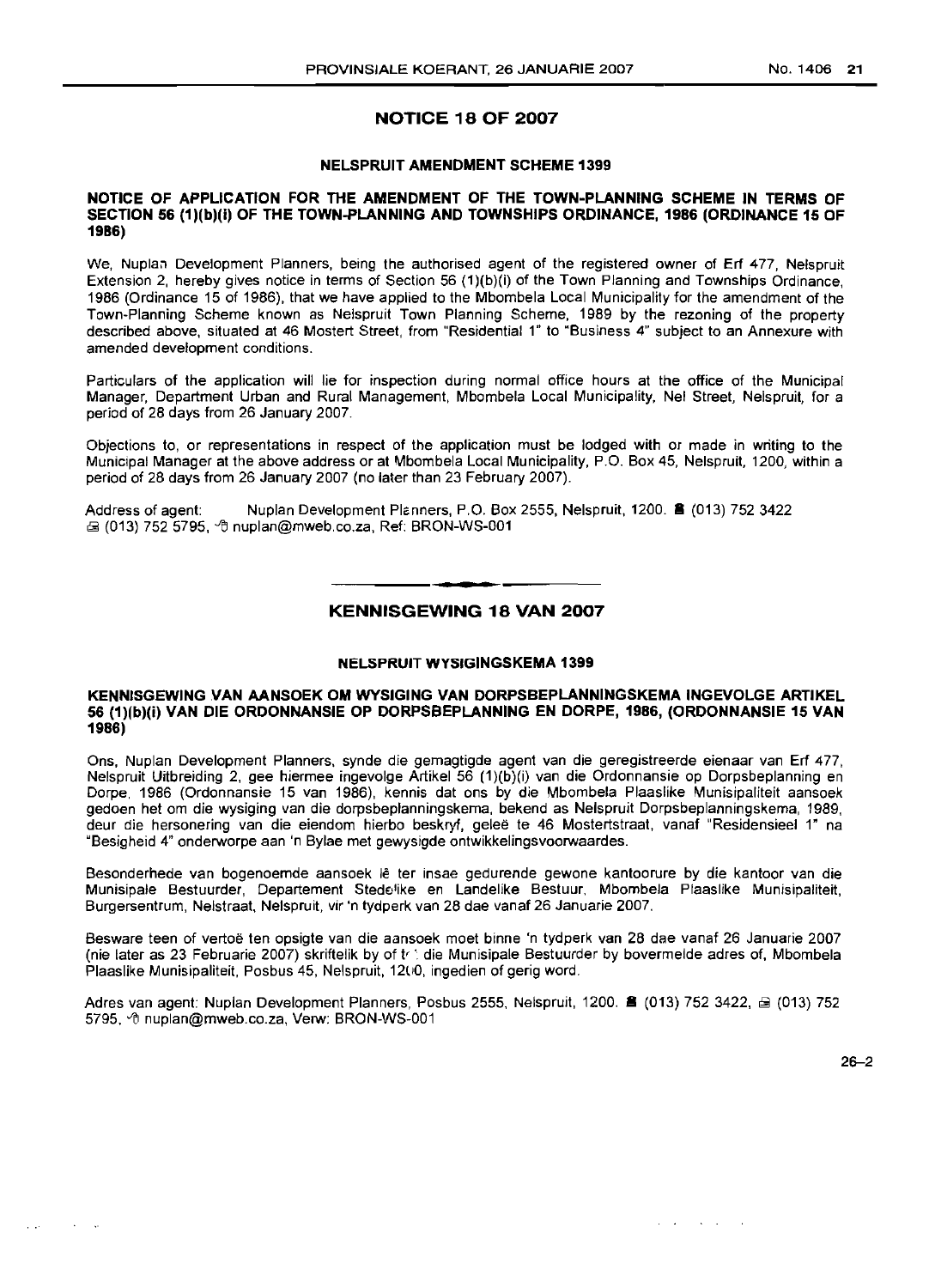#### **NOTICE 19 OF 2007**

#### **NELSPRUIT AMENDMENT SCHEME 1400**

#### **NOTICE OF APPUCATION FOR THE AMENDMENT OF THE TOWN·PLANNING SCHEME IN TERMS OF SECTION 56 (1)(b)(i) OF THE TOWN-PLANNING AND TOWNSHIPS ORDINANCE, 1986 (ORDINANCE 15 OF 1986)**

We, Nuplan Development Planners, being the all horised agent of the registered owner of the Remaining Extent of Erf 506, Nelspruit Extension 2, hereby gives notice in terms of Section 56 (1)(b)(i) of the Town Planning and Townships Ordinance, 1986 (Ordinance 15 of 1986), that we have applied to the Mbombela Local Municipality for the amendment of the Town-Planning Scheme known as Nelspruit Town Planning Scheme, 1989 by the rezoning of the property described above, situated on the corner of Britz Street and Mostert Street, Nelspruit Extension 2, from "Residential 4" to "Residential 4", subject to an Annexure to provide for an increased floor area ratio.

Particulars of the application will lie for inspection during normal office hours at the office of the Municipal Manager, Department Urban and Rural Management, Mbombela Local Municipality, Nel Street, Nelspruit, for a period of 28 days from 26 January 2007.

Objections to, or representations in respect of the application must be lodged with or made in writing to the Municipal Manager at the above address or at Mbombela Local Municipality, P.O. Box 45, Nelspruit, 1200, within a period of 28 days from 26 January 2007 (no later than 23 February 2007).

Address of agent: Nuplan Development Planners, P.O. Box 2555, Nelspruit, 1200. **6** (013) 752 3422 **△ (013) 752 5795, 个 nuplan@mweb.co.za, Ref: FOUCH-WS-005** 

## **KENNISGEWING 19 VAN 2007**

#### **NELSPRUIT WYSIGINGSKEMA 1400**

#### **KENNISGEWING VAN AANSOEK OM WYSIGING VAN DORPSBEPLANNINGSKEMA INGEVOLGE ARTIKEL 56 (1)(b){i) VAN DIE ORDONNANSIE OP DORPSBEPLANNING EN DORPE, 1986, (ORDONNANSIE 15 VAN 1986)**

Ons, Nuplan Development Planners, synde die gemagtigde agent van die geregistreerde eienaar van die Restant van Erf 506, Nelspruit Uitbreiding 2, gee hiermee ingevolge Artikel 56 (1)(b)(i) van die Ordonnansie op Dorpsbeplanning en Dorpe, 1986 (Ordonnansie 15 van 1986), kennis dat ons by die Mbombela Plaaslike Munisipaliteit aansoek gedoen het om die wysiging van die dorpsbeplanningskema, bekend as Nelspruit Dorpsbeplanningskema, 1989, deur die hersonering van die eiendom hierbo beskryf, gelee op die hoek van Britzstraat en Mostertstraat, Nelspruit Uitbreiding 2, vanaf "ResidensieeI4" na "ResidensieeI4", onderworpe aan 'n Bylae om vir 'n verhoogde vloerruimte verhouding voorsiening te maak.

Besonderhede van bogenoemde aansoek lê ter insae gedurende gewone kantoorure by die kantoor van die Munisipale Bestuurder, Departement Stedelike en Landelike Bestuur, Mbombela Plaaslike Munisipaliteil, Burgersentrum, Nelstraat, Nelspruit, vir 'n tydperk van 28 dae vanaf 26 Januarie 2007.

Besware teen of vertoe ten opsigte van die aansoek moet binne 'n tydperk van 28 dae vanaf 26 Januarie 2007 (nie later as 23 Februarie 2007) skriftelik by of tot die Munisipale Bestuurder by bovermelde adres of, Mbombela Plaaslike Munisipaliteit, Posbus 45, Nelspruit, 1200, ingedien of gerig word.

Adres van agent: Nuplan Development Planners, Posbus 2555, Nelspruit, 1200. 8 (013) 752 3422,  $\equiv$  (013) 752 5795, Orthuplan@mweb.co.za, Verw: FOUCH-WS-005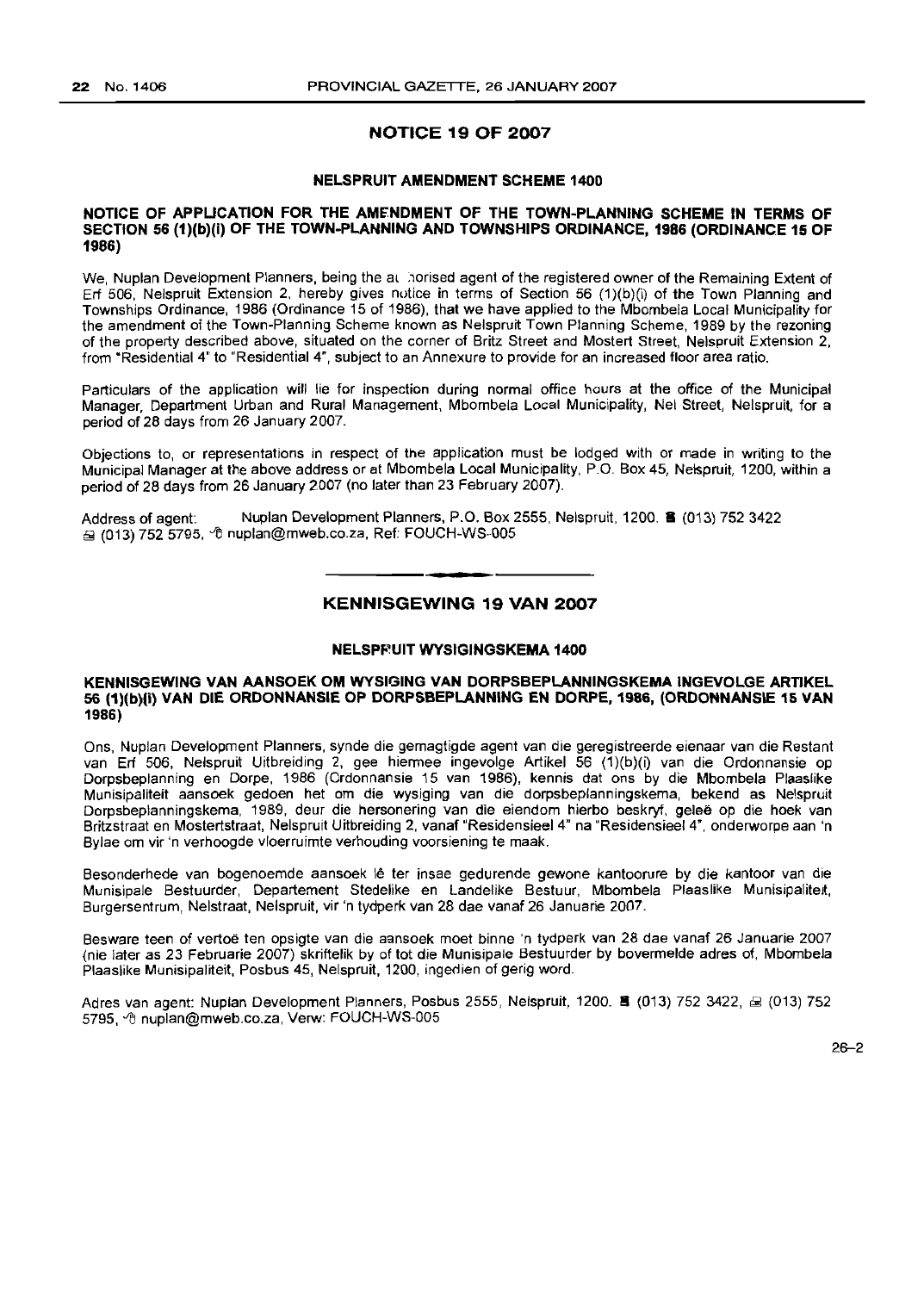## LOCAL AUTHORITY NOTICES

#### LOCAL AUTHORITY NOTICE 6

EMALAHLENI LOCAL MUNICIPALITY

#### NOTICE OF APPLICATION FOA ESTABLISHMENT OF TOWNSHIP: LENATUS PARK

The Emalahleni Local Municipality, hereby gives notice in terms of section 69 (6) (a) of the Town-planning and Townships Ordinance, 1986 (Ordinance 15 of 1986), that an application to establish the township referred to in the Annexure hereto, has been received.

Particulars of the application will lie for inspection during normal office hours at the Directorate: Administration and Resource Management, 2nd Floor, Civic Centre, President Avenue, Emalahleni (Witbank) for a period of 28 days from 26 January 2007.

Objections to or representations in respect of the application must be lodged with or made in writing in duplicate to the Municipal Manager at the undermentioned address or at P.O. Box 3, Emalahleni (Witbank), 1035, within a period of 28 days from 26 January 2007.

#### A. LANGA, Municipal Manager

Administrative Centre, President Avenue, Emalahleni (Witbank), 1035

#### ANNEXURE

Name of township: Lenatus Park.

Full name of applicant: Korsman & Van Wyk on behalf of J.J. & H.C. Groenewald.

Number of erven in proposed township:

"Residential 1'': 43 Stands totaling 6,5215 ha. "Special": 4 totaling 11,5154 ha. "Municipal": 1 totaling 0,2098 ha. "Private Open Space": 1 totaling 1,1072 ha. "Private Road 2": totaling 2,1021 ha.

Description of iand on which township is to *be* established: Portion 146 of the farm Kromdraai 292 JS.

Situation of proposed township: The property is situated on the corner of Simba and Narooma Streets adjacent to Jackaroo Agricultural Holdings, north of the old Middelburg Road (P154-3), adjacent to the railway line.

Publication dates: 26 January 2007 & 2 February 2007.

26-2

#### LOCAL AUTHORITY NOTICE 7

#### EMALAHLENI LOCAL MUNICIPALITY

#### NOTICE OF APPROVAL OF WITBANK AMENDMENT SCHEME 907

It is hereby notified in terms of the provisions of section 57 (1) (a) of the Town-planning and Townships Ordinance, 1986, that the Emalahleni Local Municipality has approved the amendment of the Witbank Town-planning Scheme, 1991, by the rezoning of Portion 3 of Stand 2075, Witbank, Extension 10 from "Residential 2" to "Residential 2" with amended conditions.

Map 3 and the scheme clauses of the amendment scheme are filed with the Director: Department of Housing and Land Administration, Mpumalanga Province and the Municipal Manager of the Emalahleni Local Municipality and are open for inspection at all reasonable times. This amendment is known, as Witbank Amendment Scheme 907 shall come into operation on date of this publication.

#### A.M. LANGA, Municipal Manager

Administrative Centre, Mandela Street, P.O. Box 3, Emalahleni, 1035. (Notice No. 9/2007)

#### LOCAL AUTHORITY NOTICE 8

#### EMALAHLENI LOCAL MUNICIPALITY

#### NOTICE OF APPROVAL OF WITBANK AMENDMENT SCHEME 951

It is hereby notified in terms of the provisions of section 57 (1) (a) of the Town-planning and Townships Ordinance, 1986, that the Emalahleni Local Municipality has approved the amendment of the Witbank Town-planning Scheme, 1991, by the rezoning of Stand 631, Witbank, from "Business 4" to "Institutional".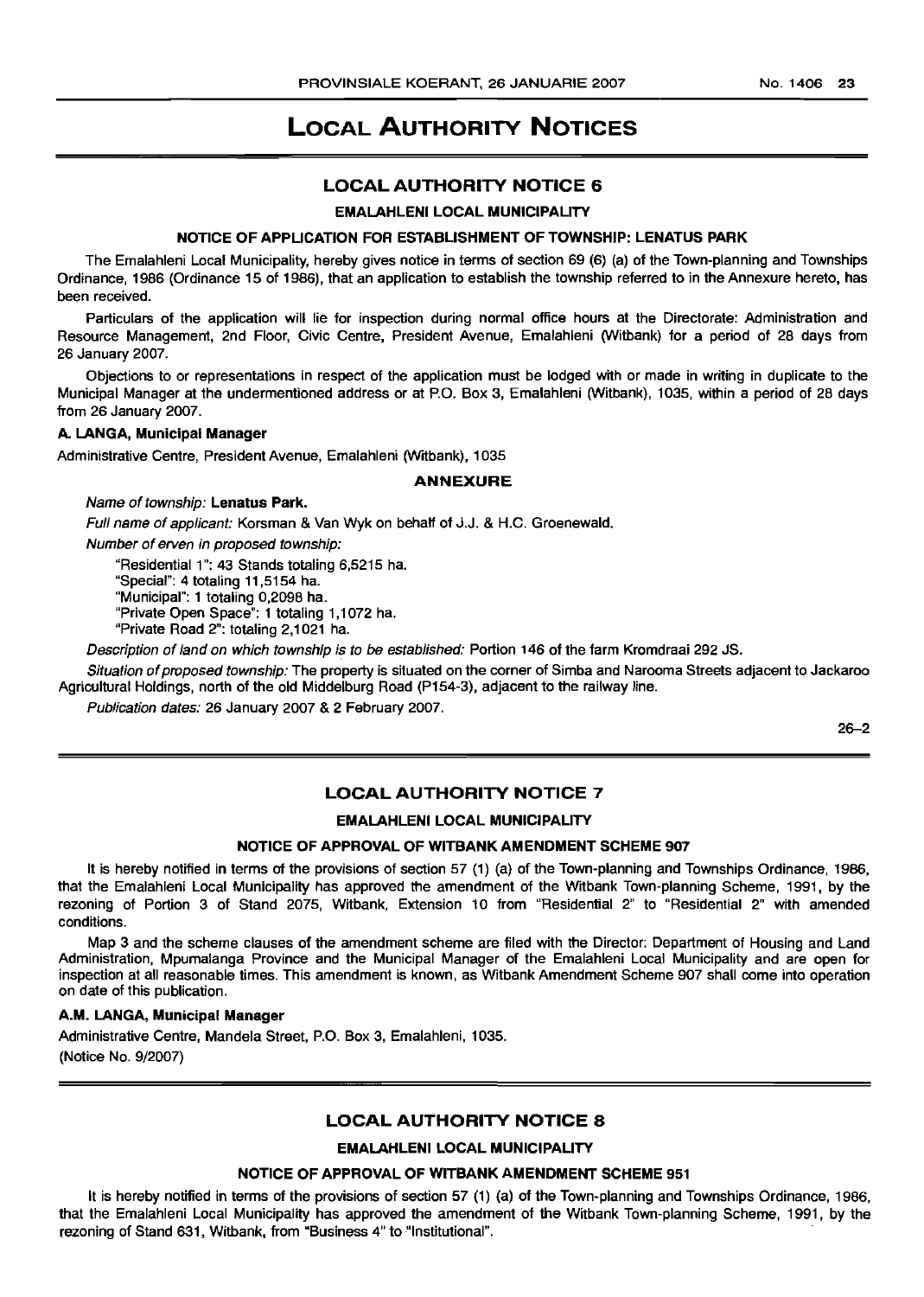Map 3 and the scheme clauses of the amendment scheme are filed with the Director: Department of Housing and Land Administration, Mpumalanga Province and the Municipal Manager of the Emalahleni Local Municipality and are open for inspection at all reasonable times. This amendment is known, as Witbank Amendment Scheme 951 shall come into operation on date of this publication.

#### A.M. LANGA, Municipal Manager

Administrative Centre, Mandela Street, Emalahleni, 1035. (Notice No. 08/2007)

#### LOCAL AUTHORITY NOTICE 9

#### LOCAL MUNICIPALITY OF LEKWA

#### NOTICE OF APPROVAL OF STANDERTON AMENDMENT SCHEME 58

It is hereby notified in terms of the provisions of section 57 (1) (a) of the Town-planning and Townships Ordinance (Ordinance 15 of 1986), that the Local Council of Lekwa has approved the amendment of the Standerton Town-planning Scheme, 1995, by the rezoning of Erf 1058/3, Standerton (68 COligny Street), from "Residential 1" to "Residential 4".

Map 3 and the scheme clauses of the amendment scheme are filed with the Head of the Department: Department of Local Government and Housing, Government Complex, Nelspruit, and the Municipal Manager, Lekwa Municipality, Standerton, and are open for inspection at all reasonable times.

This amendment is known as Standerton Amendment Scheme 58 and come into operation in terms of section 58 (1) (b) of the aforesaid Ordinance on the date of publication of this notice.

#### M. C. NGOBENI, Municipal Manager

Municipal Administrative Building, PO Box 66, Standerton, 2430 Notice 56/2006

#### LOCAL AUTHORITY NOTICE 10

#### LOCAL MUNICIPALITY OF LEKWA

#### NOTICE OF APPROVAL OF STANDERTON AMENDMENT SCHEME 59

It is hereby notified in terms of the provisions of section 57 (1) (a) of the Town-planning and Townships Ordinance (Ordinance 15 of 1986), that the Local Council of Lekwa has approved the amendment of the Standerton Town-planning Scheme, 1995, by the rezoning of Erf 639, Standerton (97 Coligny Street), from "Residential 1" to "Residential 4".

Map 3 and the scheme clauses of the amendment scheme are filed with the Head of the Department: Department of Local Government and Housing, Government Complex, Nelspruit, and the Municipal Manager, Lekwa Municipality, Standerton, and are open for inspection at all reasonable times.

This amendment is known as Standerton Amendment Scheme 59 and come into operation in terms of section 58 (1) (b) of the aforesaid Ordinance on the date of publication of this notice.

#### M. C. NGOBENI, Municipal Manager

Municipal Administrative Building, PO Box 66, Standerton, 2430 Notice 57/2006

#### LOCAL AUTHORITY NOTICE 11

#### LOCAL MUNICIPALITY OF LEKWA

#### NOTICE OF APPROVAL OF STANDERTON AMENDMENT SCHEME 60

It is hereby notified in terms of the provisions of section 57 (1) (a) of the Town-planning and Townships Ordinance (Ordinance 15 of 1986), that the Local Council of Lekwa, has approved the amendment of the Standerton Town-planning Scheme, 1995, by the rezoning of Erf 1563, Standerton, Extension 3 (10 Elm Street), from "Residential 1" to "Residential 4".

Map 3 and the scheme clauses of the amendment scheme are filed with the Head of the Department: Department of Local Government and Housing, Government Complex, Nelspruit and the Municipal Manager, Lekwa Municipality, Standerton, and are open for inspection at all reasonable times.

This amendment is known as Standerton Amendment Scheme 60 and come into operation in terms of section 58 (1) (b) of the aforesaid Ordinance on the date of publication of this notice.

#### M C NGOBENI, Municipal Manager

Municipal Administrative Building, PO Box 66, Standerton, 2430 (Notice 58/2006)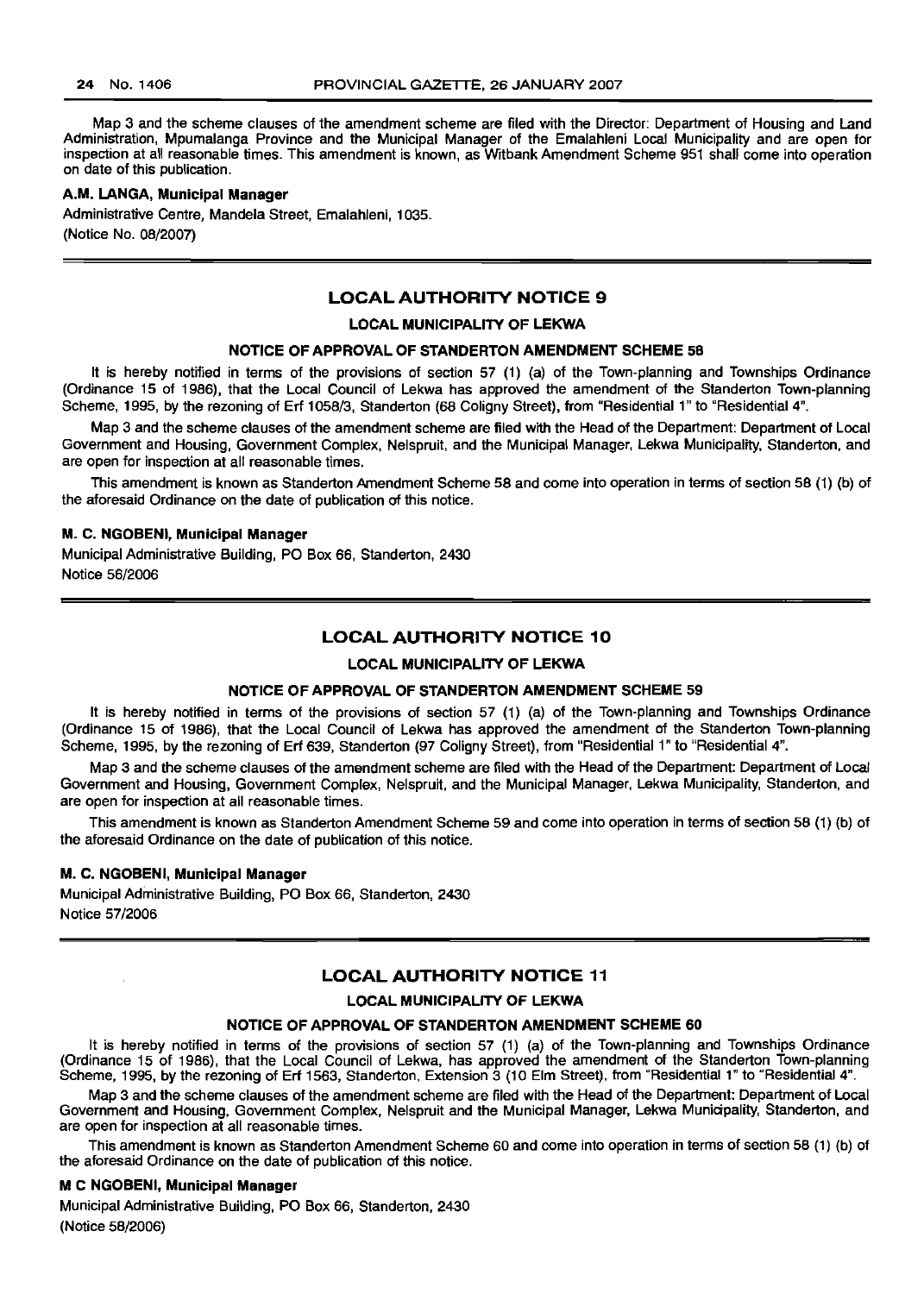#### **LOCAL AUTHORITY NOTICE 12**

#### **LOCAL MUNICIPALITY OF LEKWA**

#### **NOTICE OF APPROVAL OF STANDERTON AMENDMENT SCHEME 61**

It is hereby notified in terms of the provisions of section 57 (1) (a) of the Town-planning and Townships Ordinance (Ordinance 15 of 1986), that the Local Council of Lekwa, has approved the amendment of the Standerton Town-planning Scheme, 1995, by the rezoning of Erf 397/1, Standerton (66A Chari Cilliers Street), from "Residential 1" to "Business 1".

Map 3 and the scheme clauses of the amendment scheme are filed with the Head of the Department: Department of Local Government and Housing, Government Complex, Nelspruit and the Municipal Manager, Lekwa Municipality, Standerton, and are open for inspection at all reasonable times.

This amendment is known as Standerton Amendment Scheme 61 and come into operation in terms of section 58 (1) (b) of the aforesaid Ordinance on the date of publication of this notice.

#### M **C NGOBENI, Municipal Manager**

Municipal Administrative Building, PO Box 66, Standerton, 2430 (Notice 59/2006)

#### **LOCAL AUTHORITY NOTICE 13**

#### **LOCAL MUNICIPALITY OF LEKWA**

#### **NOTICE OF APPROVAL OF STANDERTON AMENDMENT SCHEME 62**

It is hereby notified in terms of the provisions of section 57 (1) (a) of the Town-planning and Townships Ordinance (Ordinance 15 of 1986), that the Local Council of Lekwa, has approved the amendment of the Standerton Town-planning Scheme, 1995, by the rezoning of Erf 443/1, Meyerville (4A Botha Street), from "Residential 1" to "Residential 4".

Map 3 and the scheme clauses of the amendment scheme are filed with the Head of the Department: Department of Local Government and Housing, Government Complex, Nelspruit and the Municipal Manager, Lekwa Municipality, Standerton, and are open for inspection at all reasonable times.

This amendment is known as Standerton Amendment Scheme 62 and come into operation in terms of section 58 (1) (b) of the aforesaid Ordinance on the date of publication of this notice.

#### M **C NGOBENI, Municipal Manager**

Municipal Administrative Building, PO Box 66, Standerton, 2430 (Notice 60/2006)

#### **LOCAL AUTHORITY NOTICE 14**

#### **LOCAL MUNICIPALITY OF LEKWA**

#### **NOTICE OF APPROVAL OF STANDERTON AMENDMENT SCHEME 63**

It is hereby notified in terms of the provisions of section 57 (1) (a) of the Town-planning and Townships Ordinance (Ordinance 15 of 1986), that the Local Council of Lekwa, has approved the amendment of the Standerton Town-planning Scheme, 1995, by the rezoning of Erf 320/1, Standerton (10 Princess Street), from "Business 2" and Erf 320/R, Standerton (26A Piet Retief Street), from "Residential 4" to "Business 1".

Map 3 and the scheme clauses of the amendment scheme are filed with the Head of the Department: Department of Local Government and Housing, Government Complex, Nelspruit and the Municipal Manager, Lekwa Municipality, Standerton, and are open for inspection at all reasonable times.

This amendment is known as Standerton Amendment Scheme 63 and come into operation in terms of section 58 (1) (b) of the aforesaid Ordinance on the date of publication of this notice.

#### M **C NGOBENI, Municipal Manager**

Municipal Administrative Building, PO Box 66, Standerton, 2430 (Notice 61/2006)

#### **LOCAL AUTHORITY NOTICE 15**

#### **LOCAL MUNICIPALITY OF LEKWA**

#### **NOTICE OF APPROVAL OF STANDERTON AMENDMENT SCHEME 64**

It is hereby notified in terms of the provisions of Section 57 (1) (a) of the Town Planning and Townships Ordinance (Ordinance 15 of 1986), that the Local Council of Lekwa has approved the amendment of the Standerton Town Planning Scheme, 1995, by the rezoning of Erf 48/1, Meyerville (18A Frederick Street), from "Residential 1" to "Residential 4".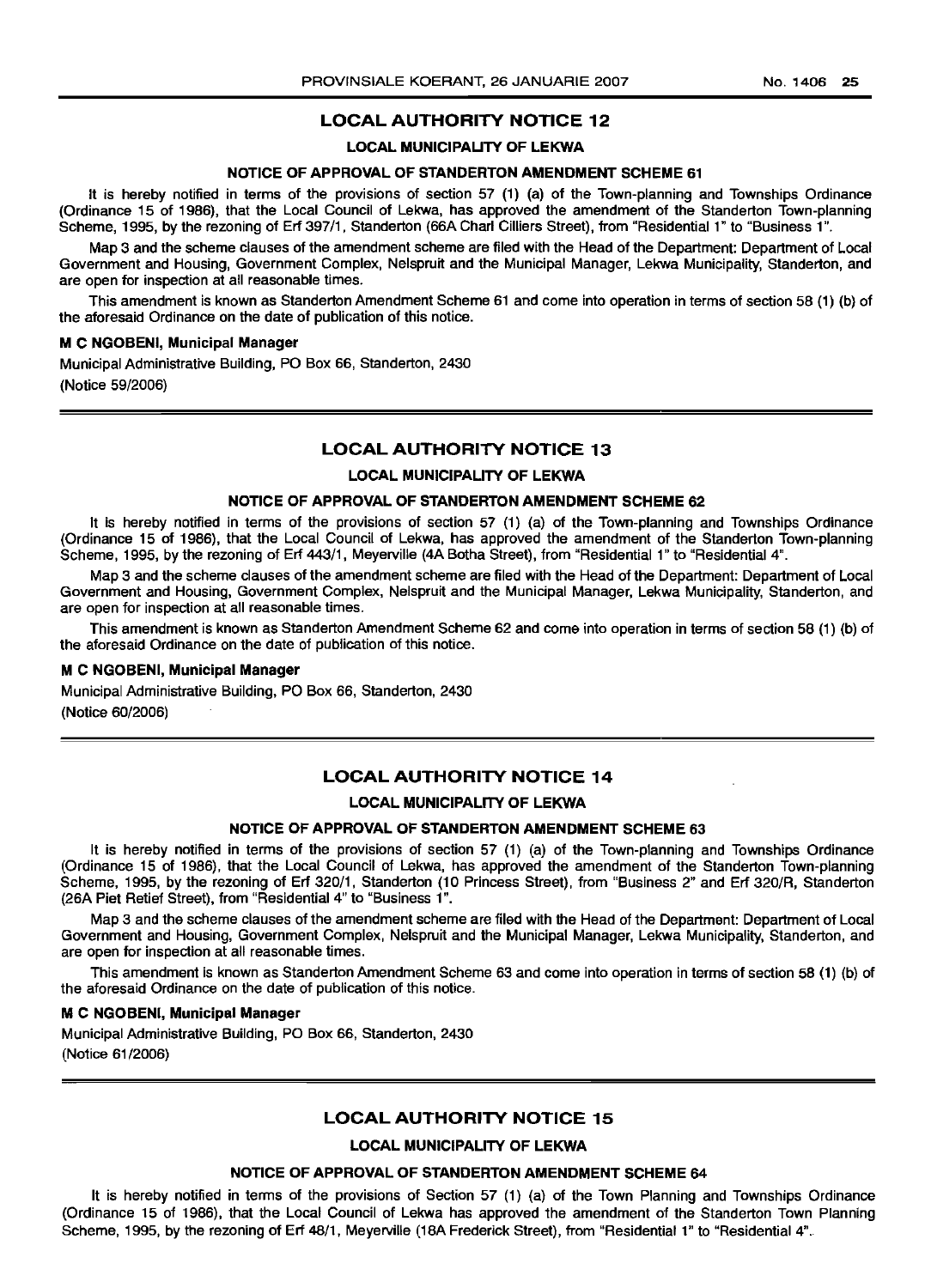Map 3 and the scheme clauses of the amendment scheme are filed with the Head of the Department: Department of Local Government and Housing, Government Complex, Nelspruit and the Municipal Manager, Lekwa Municipality, Standerton and are open for inspection at all reasonable times.

This amendment is known as Standerton Amendment Scheme 64 and come into operation in terms of section 58 (1)(b) of the aforesaid Ordinance on the date of publication of this notice.

#### M C NGOBENI, Municipal Manager

Municipal Administrative Building, PO Box 66, Standerton, 2430.

(Notice No. 62/2006)

#### LOCAL AUTHORITY NOTICE 16

#### LOCAL MUNICIPALITY OF LEKWA

#### NOTICE OF APPROVAL OF STANDERTON AMENDMENT SCHEME 67

It is hereby notified in terms of the provisions of Section 57 (1) (a) of the Town Planning and Townships Ordinance (Ordinance 15 of 1986), that the Local Council of Lekwa has approved the amendment of the Standerton Town Planning Scheme, 1995, by the rezoning of Erf 170/1, Meyerville (6A Stefina Street), from "Residential 1" to "Residential 4".

Map 3 and the scheme clauses of the amendment scheme are filed with the Head of the Department: Department of Local Government and Housing, Government Complex, Nelspruit and the Municipal Manager, Lekwa Municipality, Standerton and are open for inspection at all reasonable times.

This amendment is known as Standerton Amendment Scheme 67 and come into operation in terms of section 58 (1)(b) of the aforesaid Ordinance on the date of publication of this notice.

#### M C NGOBENI, Municipal Manager

Municipal Administrative Building, PO Box 66, Standerton, 2430.

(Notice No. 63/2006)

#### LOCAL AUTHORITY NOTICE 17

#### EMAKHAZENI LOCAL MUNICIPALITY

#### INVITATION TO THE PUBLIC BY THE MUNICIPAL MANAGER TO INSPECT THE VALUATION ROLL

The Emakhazeni Local Municipality is in terms of the Local Government Municipal Property Rates Act 6 of 2004 inviting members of the public/owners of properties within the municipal area of jurisdiction to inspect the new valuation roll.

Copies of the new valuation roll are available as from 26 January 2007 to 25 February 2007 at Municipal Offices namely: Belfast, Siyathuthuka, Sakheiwe, Dullstroom, Waterval Boven, Machadodorp, Emthonjeni. A payment of R1 ,20 a page must be paid for extracts made from the roll.

This notice is issued in accordance with chapter 6 section 49 (1) of the Local Government Municipal Property Rates Act. The public is invited to visit their nearest municipal office as follows:

Office hours: 8hOD-16h30, Monday to Friday, 26 January-26 February 2007.

All objections must be lodged in writing and addressed as follows: The Municipal Manager, P.O. Box 17, Belfast, 1100.